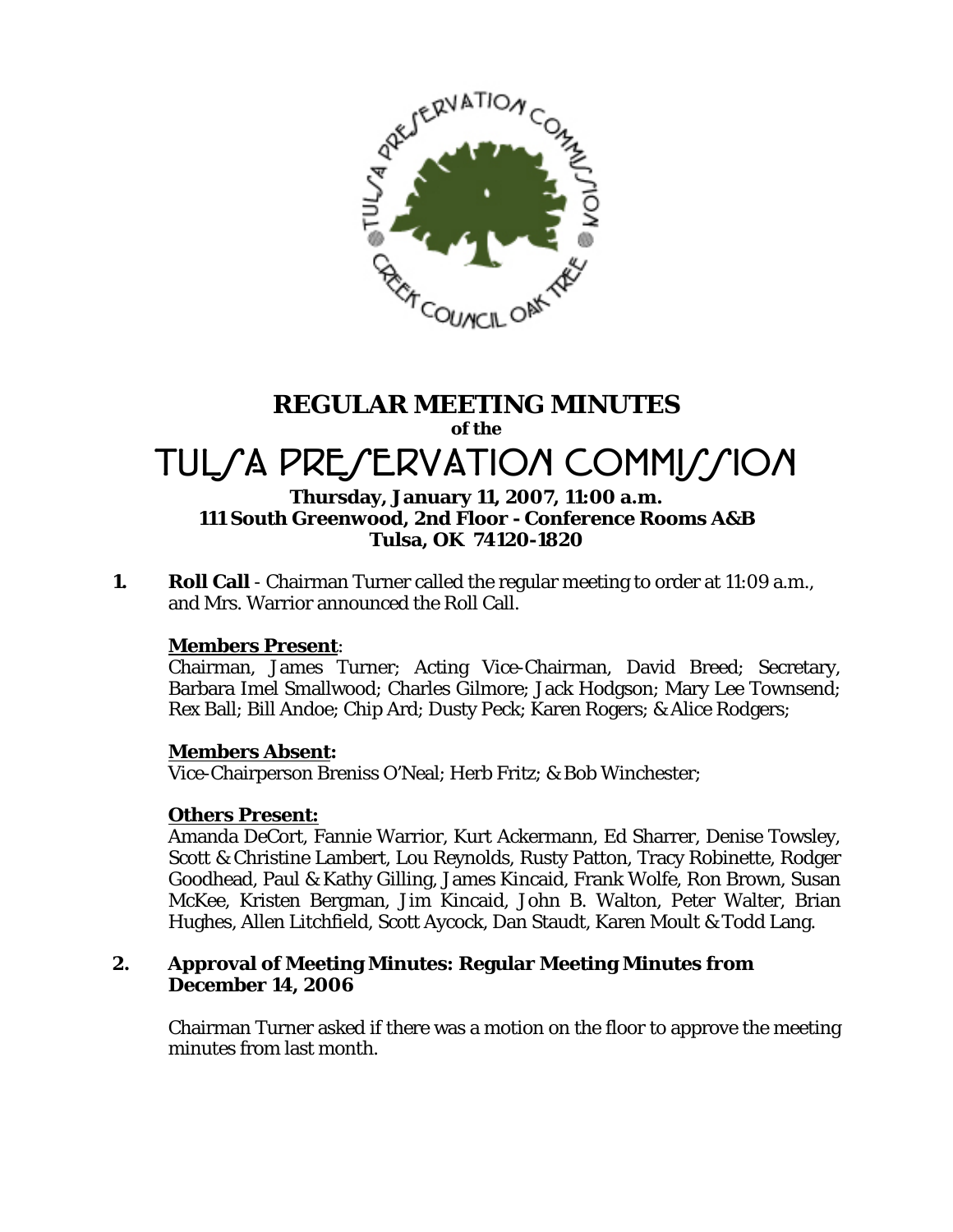Commissioner Townsend made a motion to approve the Regular Meeting Minutes from December 14, 2006, of adding a statement noted below.

On page 15 of the December 14, 2006 Regular Meeting Minutes under B., Nominate New Officers for 2007, it reads:

- Chairperson
- Vice Chairperson; &
- **Secretary**

The Rules and Regulations Governing Procedure of the Tulsa Preservation Commission under Article III, Membership, Section 1, Term of Office states that:

"Officers of the Preservation Commission shall consist of the Chair, Vice-Chair, and Secretary. The Preservation Commission shall annually elect from its appointed members a Vice-Chair and Secretary**.** *The Vice-Chair shall succeed the Chair during the forthcoming year.* Officers shall not succeed themselves in the same office. Officers shall serve until a successor has been elected and qualified." *(Sec. 1052.G)* 

On page 15 of the December 14, 2006 Regular Meeting Minutes under B., Nominate New Officers for 2007, it now reads:

- Chairperson
- Vice Chairperson; &
- **Secretary**

**Commissioner Ball made a motion that the Commission reappoints Chairman Turner for 2007. It was noted that** the Rules and Regulations Governing Procedure of the Tulsa Preservation Commission under Article III, Membership, Section 1, Term of Office states that:

"Officers of the Preservation Commission shall consist of the Chair, Vice-Chair, and Secretary. The Preservation Commission shall annually elect from its appointed members a Vice-Chair and Secretary**.** *The Vice-Chair shall succeed the Chair during the forthcoming year.* Officers shall not succeed themselves in the same office. Officers shall serve until a successor has been elected and qualified." *(Sec. 1052.G)* 

Commissioner Townsend seconded.

# **Roll Call Vote to Approve Regular Meeting Minutes from December 14, 2006 as indicated above:**

Chairman Turner – Aye; Vice-Chairman Breed – Aye; Charles Gilmore – Aye; Jack Hodgson – Aye; Mary Lee Townsend – Aye; Rex Ball – Aye; Bill Andoe – Aye;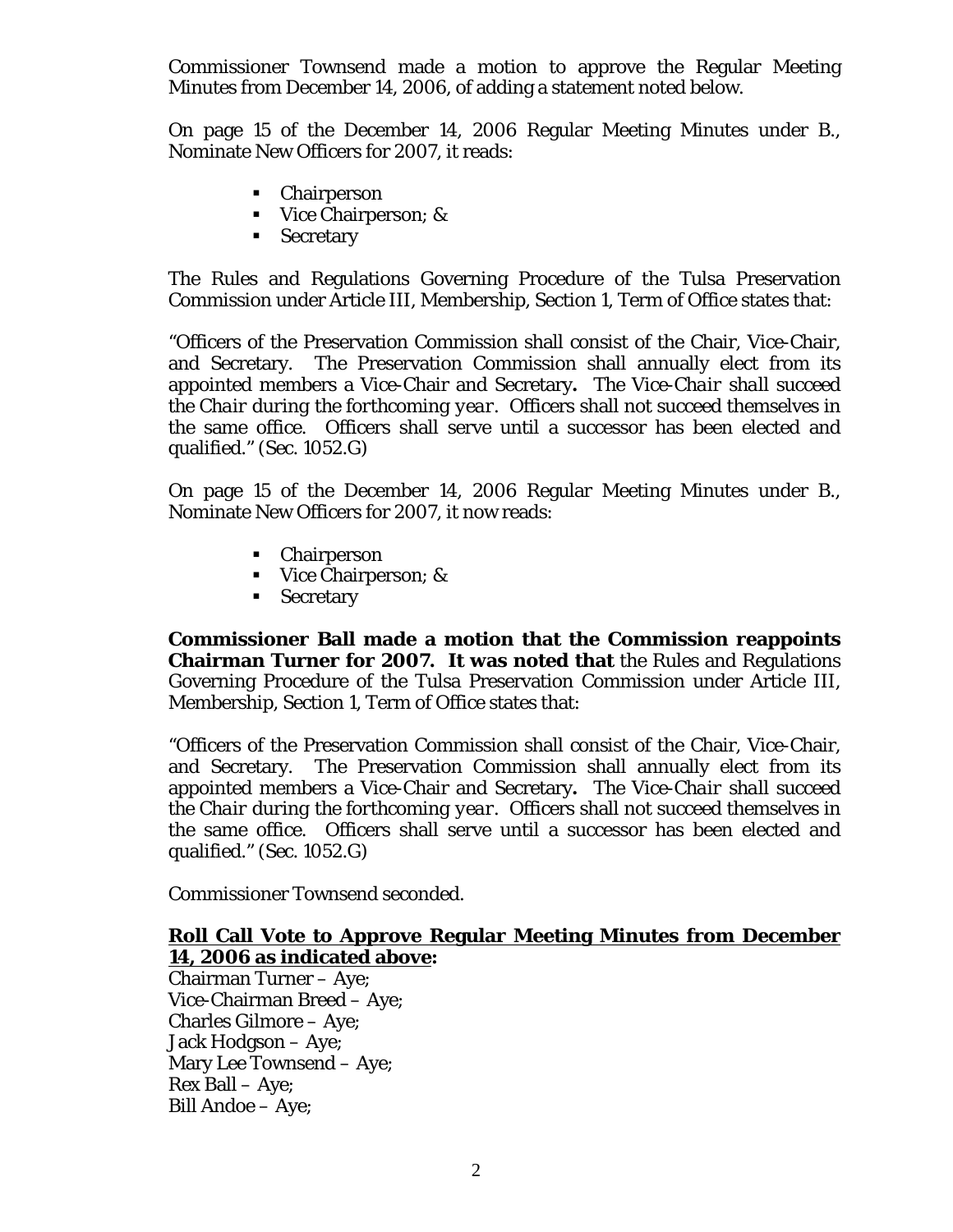Barbara Smallwood – Aye; Chip Ard – Aye; Dusty Peck – Abstain; Karen Rogers – Aye; & Alice Rodgers – Aye. **The motion was Approved by Majority by members present and voting.** 

# **3. Unfinished Business**

# **A. Historic Preservation Committee Report**

# **i. Announcement of Conflict of Interest**

Chairman Turner asked the Commission if anyone had a conflict of interest with any of the Certificates of Appropriateness (COA) Requests that would be brought before the board for review. Members were instructed that the commissioner's name(s) would not be called when voting on the particular Certificate or Certificates of Appropriateness that he/she had a conflict of interest with. No one responded to having a conflict.

# **ii. Applications for Certificate of Appropriateness**

Chairman Turner briefly informed the COA applicants of the COA procedures of how their proposals would be reviewed by the Tulsa Preservation Commission for a final determination.

# **1. 911 N. Denver Avenue** (Brady Heights)

Applicant: Margee Aycock Request:

- I. Replace plywood porch floor with 3" tongue and groove boards;
- II. Replace non-original wood porch steps with poured concrete steps;
- III. Remove existing handrail. Construct new porch railing and handrail with newel posts to resemble existing porch columns;
- IV. Replace existing lattice with new lattice.
- COA Subcommittee Complete Application Date: 01-09-2007

Mr. Sharrer presented Margee Aycock's Certificate of Appropriateness application to the commission. Photographs and drawings were available for review and a slide presentation was shown of the historic home in Brady Heights.

Mr. Sharrer stated that Ms. Aycock plans to replace the plywood porch floor with a 3" tongue and groove boards; replace the non-original wooden porch steps with poured concrete steps; remove the existing handrail; construct a new porch railing and handrail with newel posts that will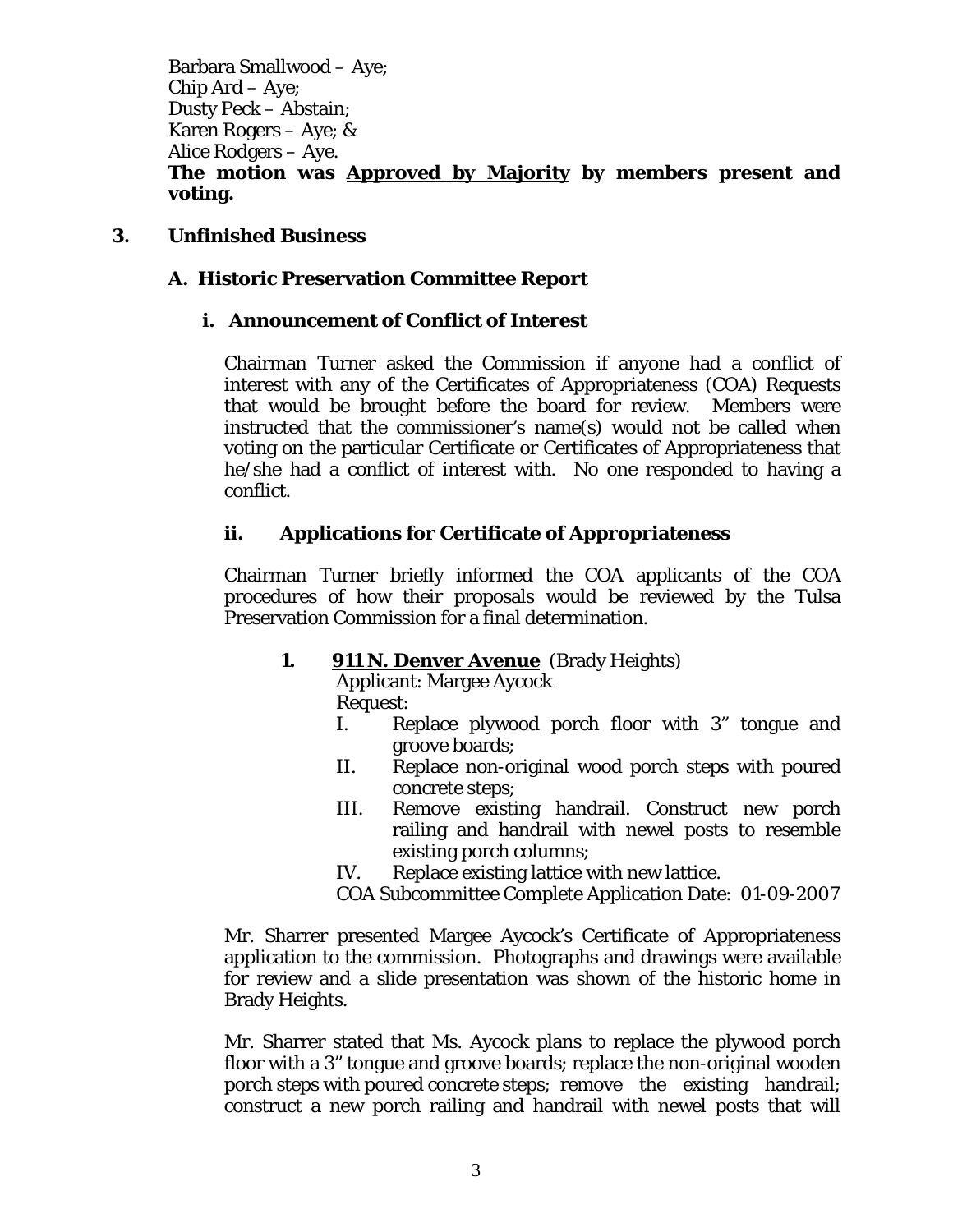resemble the existing porch columns; and replace the existing lattice with new lattice.

Mr. Sharrer read the appropriate design guidelines for this proposal, Restoring Existing Structures and Additions to Existing Structures for the Brady Heights District.

Chairman Turner asked Vice-Chairman Breed to please announce the COA Subcommittee's recommendation(s) for Ms. Aycock's proposal. Vice-Chairman Breed stated that the COA Subcommittee considered Ms. Aycock's application to be complete. He stated that the subcommittee recommended a majority vote at the January 9, 2007 meeting to approve this application.

Vice-Chairman Breed stated that the Subcommittee's decision to recommend approval of this proposal was based on the appropriate design guidelines to for Restoration in the Brady Heights district; and that he would like to move for an approval of Ms. Aycock's application of all four (4) parts. Mr. Ball seconded.

Chairman Turner asked Mrs. Warrior to please call roll.

# **Roll Call Vote to Approve Ms. Aycock's application:**

Chairman Turner – Aye; Vice-Chairman Breed – Aye; Charles Gilmore – Aye; Jack Hodgson – Aye; Mary Lee Townsend – Aye; Rex Ball – Aye; Bill Andoe – Aye; Barbara Smallwood – Aye; Chip Ard – Aye; Dusty Peck – Aye; Karen Rogers – Aye; & Alice Rodgers – Aye.

**The motion was Approved Unanimously by members present and voting.** 

*The Tulsa Preservation Commission Approved Margee Aycock's proposal based on guidelines for Porches, Second Preference, from Paragraph #1 for Restoring Existing Structures for the Brady Heights Historic District; and for Porches, from Paragraph #1 for Additions to Existing Structures for the Brady Heights Historic District.*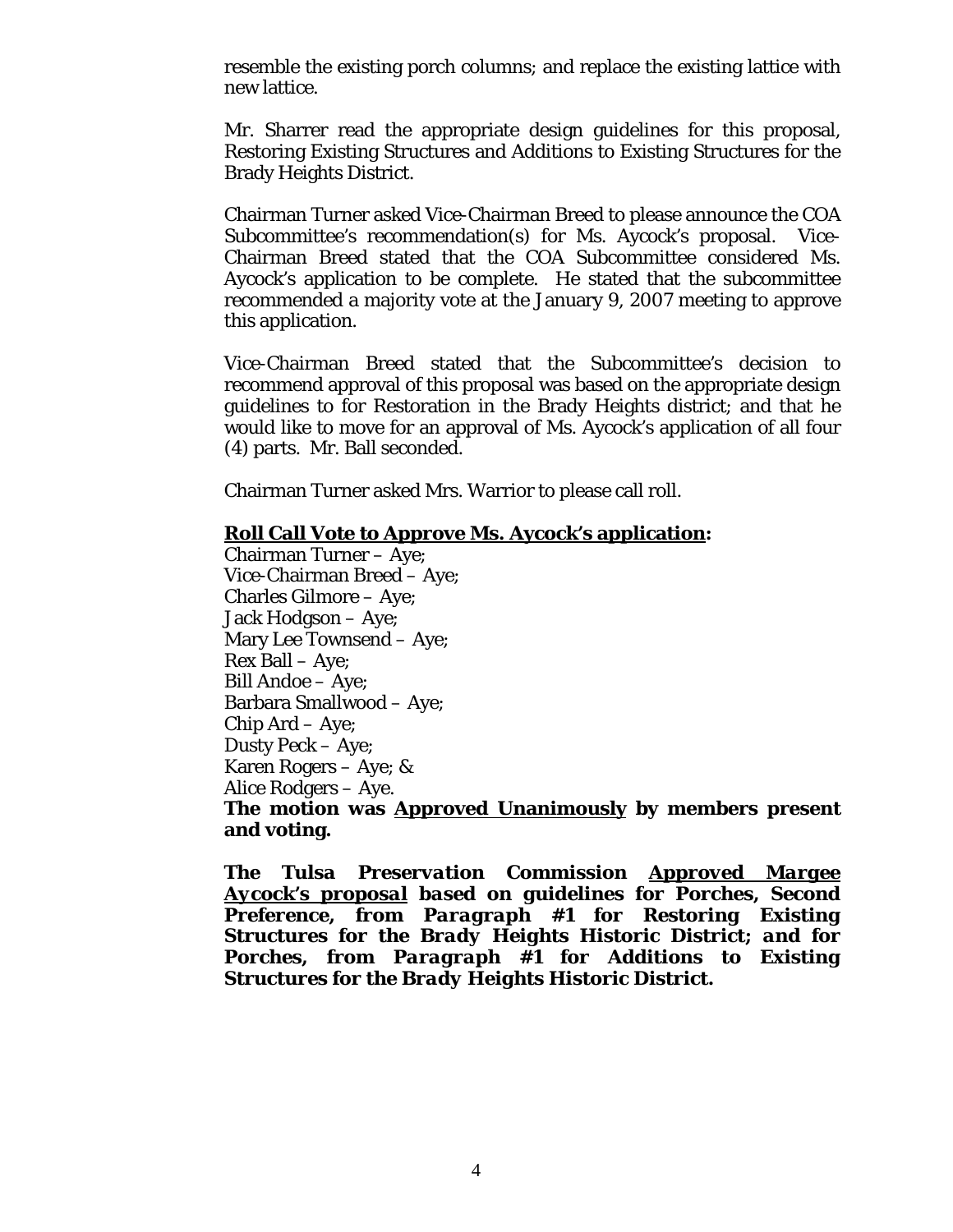# **2. 1146 N. Cheyenne Ave.** (Brady Heights)

Applicant: Angela Bradley/City of Tulsa Public Works Request: Demolish house due to extensive fire damage in order to mitigate the safety hazard that the structure poses to the neighborhood.

COA Subcommittee Complete Application Date: 01-09-2007

After Chairman Turner was informed that Angela Bradley from the City of Tulsa Public Works Department was not present to represent this proposal before the Commission, he stated that he was very reluctant to take an action on demolition without someone being here to represent the application. Chairman Turner stated that he believes that someone should be here to explain to the Commission where they are in the abatement process of this demolition. Ms. DeCort left to contact Ms. Bradley and ask her to represent the demolition proposal.

Commissioner Gilmore made a motion to temporarily table this application until the Commission hears from Ms. DeCort and/or from Ms. Bradley to represent the demolition proposal. Mr. Ball seconded. The other Commission members agreed to have this application temporarily tabled.

Chairman Turner went to the next item on the agenda, COA #3, Scott & Christine Lambert's application in North Maple Ridge. Chairman Turner stated that the Lamberts' proposal has been brought before the Commission previously and this is a second presentation of work that was done on the Lamberts' residence at 312 E. 20<sup>th</sup> Street.

Chairman Turner stated that the Lamberts were unable to attend the first meeting when their application was presented to the Commission on September 12, 2006. He stated that the Lamberts have asked for another opportunity to come before the Commission with a new application; and that the Commission is giving them that opportunity.

Chairman Turner stated that he would like to explain in a more detailed fashion on how the Tulsa Preservation Commission works and how the COA process works. He stated that the Tulsa Preservation Commission is basically representative of the neighborhoods. Tulsa has five (5) historic preservation zoning overlay districts/neighborhoods in the City of Tulsa. The Commission is here to represent those five (5) neighborhoods for the guidelines and zoning that the neighborhood residents asked to have in place in their historic neighborhoods. Establishing these guidelines and zoning districts were a lengthy process and they were voted on by the neighborhood residents.

Chairman Turner stated that the guidelines that were put in place by each neighborhood district are very similar in their wording and how they're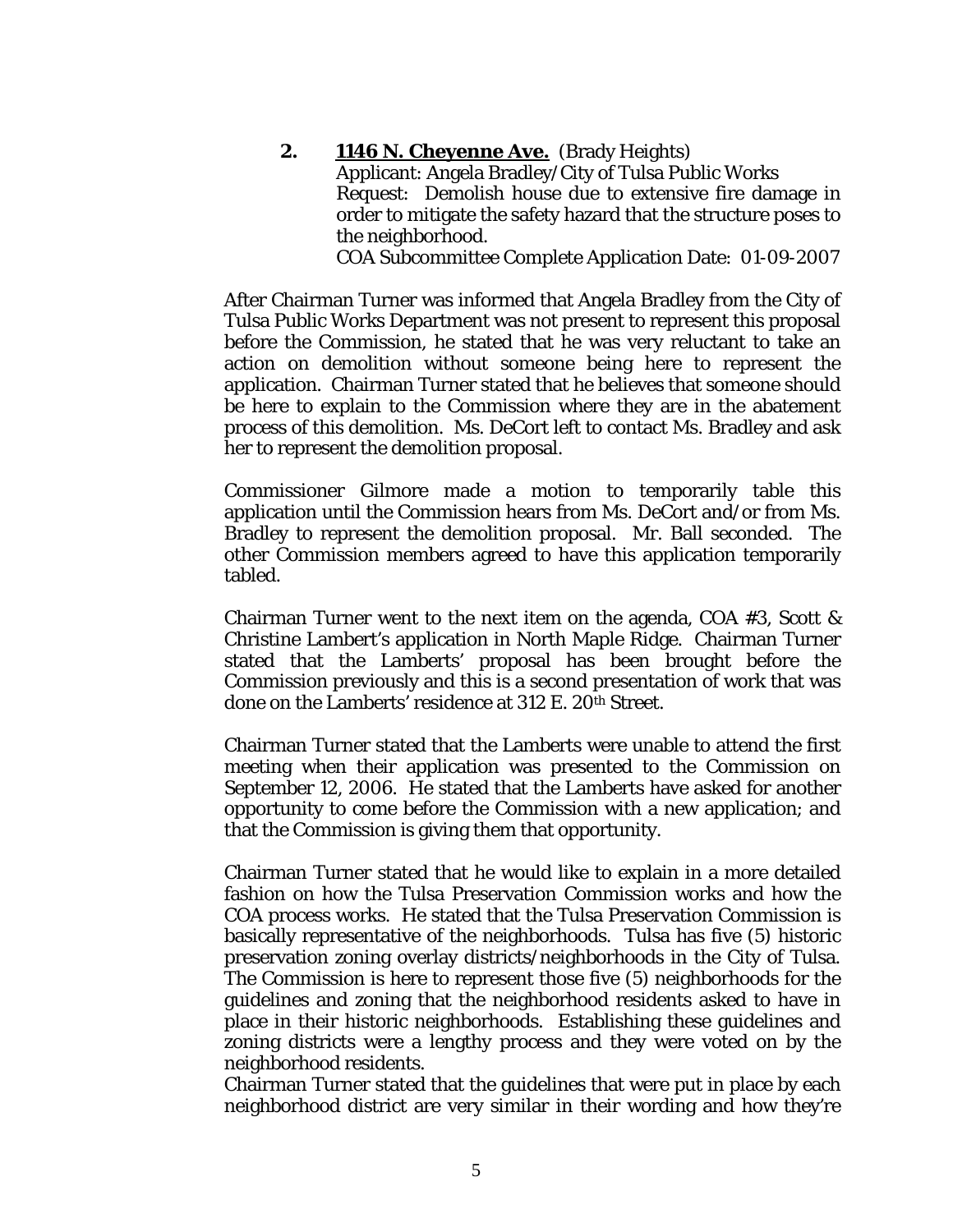structured. He stated that the Commission is concerned with the application of those guidelines to any proposal that is given to the Commission for consideration. Chairman Turner stated that there are certainly gray areas in the guidelines, and that the Commission has to make judgment calls about the intent of what the guidelines are; but that there are areas in the guidelines that are quite specific. Chairman Turner stated that the Commission reviews a lot of window and door submissions on houses in these five (5) historic overlay neighborhoods; and because of that; and because of the nature of the guidelines; and why they were created, that there is fairly specific language on windows and doors in the guidelines. Chairman Turner stated that the Commission does its best to apply those guidelines to all applications that are presented before the Commission.

Chairman Turner stated that he wanted to make that statement so that everybody understands where the guidelines come from and the role that the Tulsa Preservation Commission has when applications are submitted to the Commission for review and for a final determination.

Commissioner Ard asked the Commission and legal advisor why a court reporter was present. TPC's legal advisor, Attorney Ackermann, stated that there was not a rule or procedure in the City of Tulsa Ordinance stating that the Lamberts could not have a court reporter present to take minutes at this public meeting. The legal advisor stated that according to the City of Tulsa Ordinance, the Lamberts were within their legal rights to have a court reporter present. Commissioner Ard then asked if each TPC member could have a copy of the written documentation that will be recorded today from this meeting.

Tulsa Preservation Commission's legal advisor stated that for purposes of clarity that the guidelines that were put together by the neighborhood residents from each historic district were also presented before the City Council. He stated that the City Council adopted these guidelines, which were required by the City of Tulsa Ordinance.

# **3. 312 E. 20th Street** (North Maple Ridge)

Applicants: Christine & Scott Lambert Request:

- I. Replace original double-hung windows with wood casement windows with metal powder-coated exterior for energy conservation purposes;
- II. Replace front door and sidelights with heavier wood paneled door and sidelights with double-paned glass for appearance and energy efficiency;
- III. Remove railing over porte-cochere, as photographic evidence shows that they are not original to the house; &
- *IV. Removal of shutters Approved by TPC on September 14, 2006*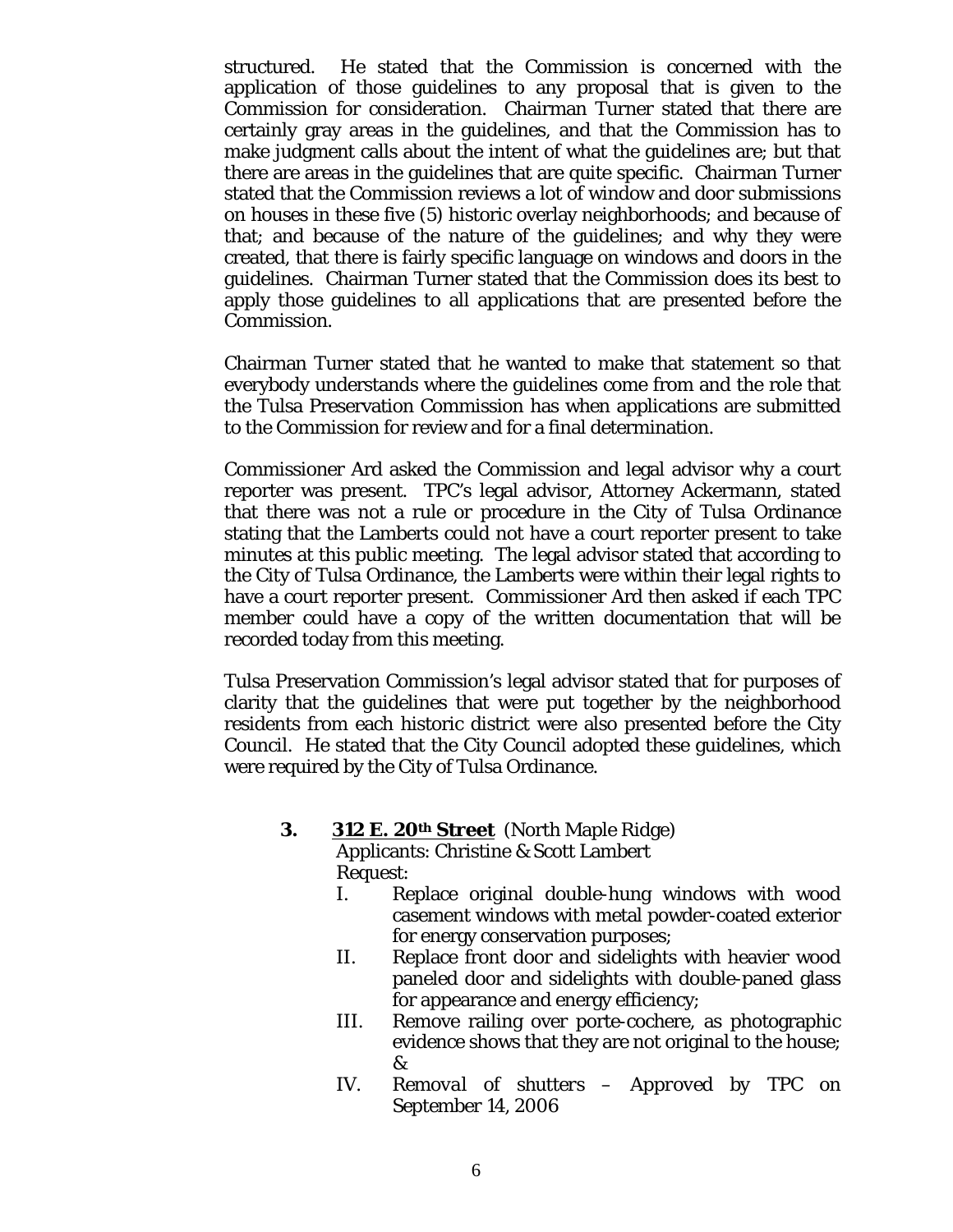COA Subcommittee Complete Application Date: 09- 12-2006

Mr. Sharrer presented Scott & Christine Lambert's Certificate of Appropriateness application to the commission. Photographs and drawings were available for review and a slide presentation was shown of the c. 1915 Colonial Revival home in North Maple Ridge.

Mr. Sharrer presented a photograph of the Lamberts' house in 1996. Chairman Turner stated that for clarification, he asked staff to go back into the records to see if they could find any earlier photos of the house; and that staff does not have any. Chairman Turner stated that staff has researched the Historic Homes of Tulsa publication and that the Lamberts' house was not found in any photographs before 1996.

Mr. Sharrer stated that there are four (4) parts of the Lamberts application that they have submitted before the Commission for review. He stated that part IV, removal of the shutters, was approved by the TPC on September 14, 2006.

Mr. Sharrer stated that Part I of the Lamberts' application proposes to replace the original double-hung windows with wood casement windows with metal powder-coated exterior for energy conservation purposes. He stated that staff has photographs of the Lamberts' house taken in 2003 when a previous application was submitted. One of the 2003 photographs shows two (2) small windows over the front gable and front door of the structure with 12-over-1 double hung windows; and the other windows on the front façade are 15-over-1 double hung windows. Mr. Sharrer presented another photograph of the Lamberts' house that was taken in August, 2006 showing that the 12-over-1 and 15-over-1 windows on the façade of the home had been changed out with wood casement windows with metal powder-coated exterior. He added that the front door was still there; and that it had not been changed at the time of that photograph.

Mr. Sharrer stated that staff was contacted by a North Maple Ridge representative when the project on the property was already underway. He stated that staff paid an initial site visit to the Lamberts' home on August 2, 2006. He stated that some of the casement windows had already been installed. On this day of August 2, 2006, staff asked Ms. Lambert to please stop the work on any unapproved projects immediately due to her being in violation of the zoning code. Mr. Sharrer stated that staff explained to Ms. Lambert that failure to remedy this violation will result in code enforcement action by the City of Tulsa.

Mr. Sharrer read the appropriate design guidelines for this proposal on Rehabilitation of Existing Buildings for the North Maple Ridge District on windows and doors. He presented photographs that were submitted by the Lamberts of other neighborhood homes that had casement windows. Mr. Sharrer stated that often, alterations that were made to these houses prior to the adoption of the North Maple Ridge Guidelines.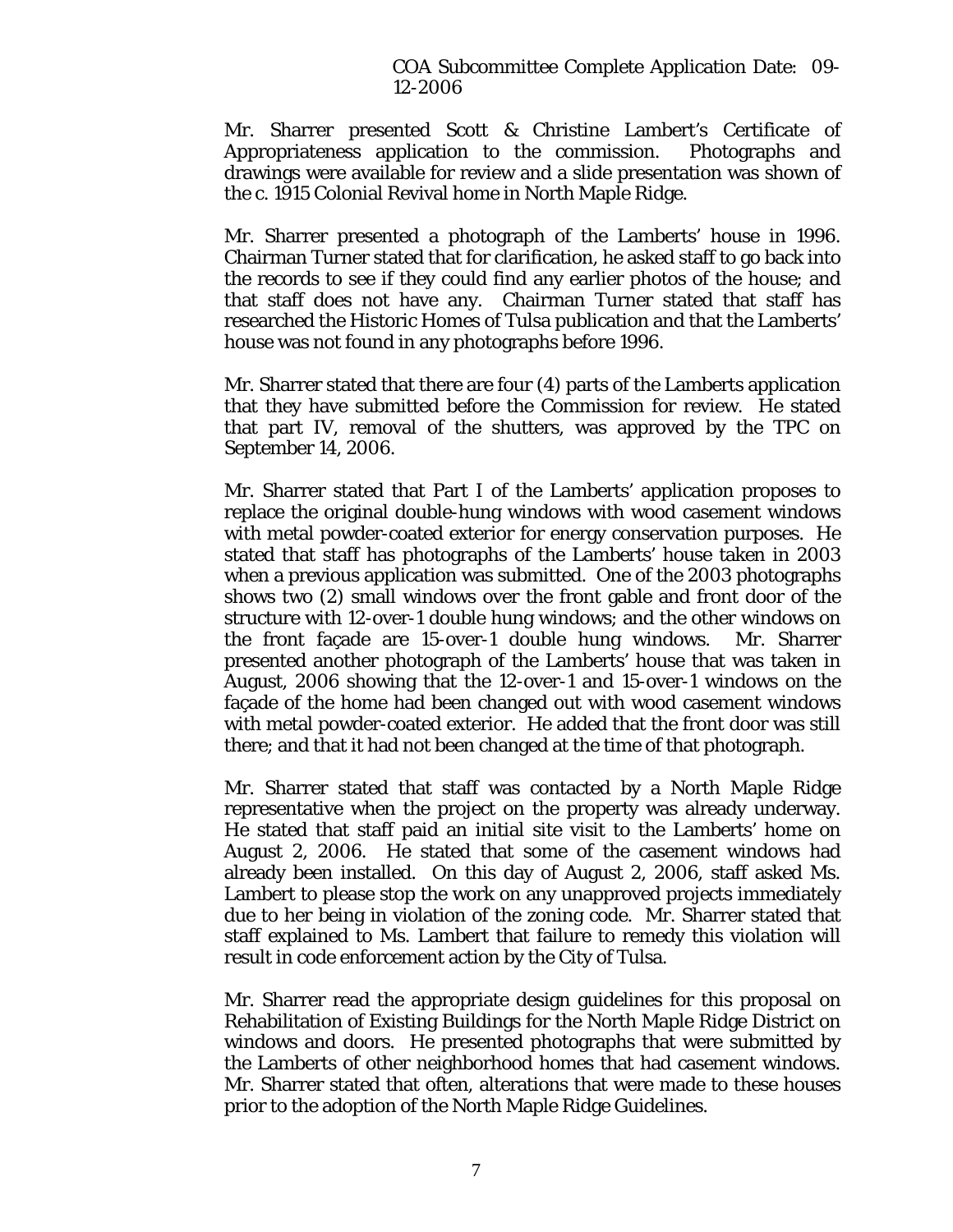Mr. Sharrer stated that Part II of the Lamberts' application proposes to replace the front door and sidelights with a heavier wood paneled door and sidelights with double-paned glass for appearance and energy efficiency.

Mr. Sharrer distributed two (2) letters to the Commission for review. The first letter dated August 2, 2006 was hand-delivered to Ms. Lambert on states that she was asked to please stop work on any unapproved projects immediately because she was in violation of the zoning codes. A week later, a second letter dated August 9, 2006 was mailed to the Lamberts stating that any further exterior changes, such as replacing the door and sidelights, would require prior Tulsa Preservation Commission approval. He added that the letter stated that a COA is required to exterior work regardless of whether or not a building permit is required. Mr. Sharrer stated that staff visited the property site on September 11, 2006 and took pictures of the structure's façade that shows the door and sidelights had been replaced. He presented photographs that were submitted by the Lamberts of other neighborhood homes that have the heavier front door and sidelights.

Mr. Sharrer read the appropriate design guidelines for this proposal on Rehabilitation of Existing Buildings for the North Maple Ridge District on windows and doors.

Mr. Sharrer stated that Part III of the Lamberts' application proposes to remove the railing over the porte-cochere, as photographic evidence shows that the railing in question is not original to the house. Mr. Sharrer stated that the Lamberts have submitted to the Commission a photograph taken in 1996 that the railing was not present during this time they had purchased the house.

Mr. Sharrer read the appropriate design guidelines for this proposal on Rehabilitation of Existing Buildings for the North Maple Ridge District regarding General Requirements and Porches.

Chairman Turner asked the Lamberts if they had any comments to make or add to Mr. Sharrer's proposal. Ms. Lambert stated that she did. Ms. Lambert thanked the Commission for considering their application again and for giving them the opportunity to come before the Commission. She explained to the Commission that an emergency had occurred one hour prior to the 11:00 a.m., TPC Regular Meeting that took place on September 14, 2006 that caused her absence of attending the meeting; and that her husband was out of town.

Ms. Lambert stated that she would like to clear up a few misunderstandings that staff has brought before the Commission today. She stated that she was aware of the COA process because they had submitted an application before the COA Subcommittee and Tulsa Preservation Commission in 2003. She stated that throughout the past 10 years that they had lived in the neighborhood that they have replaced tons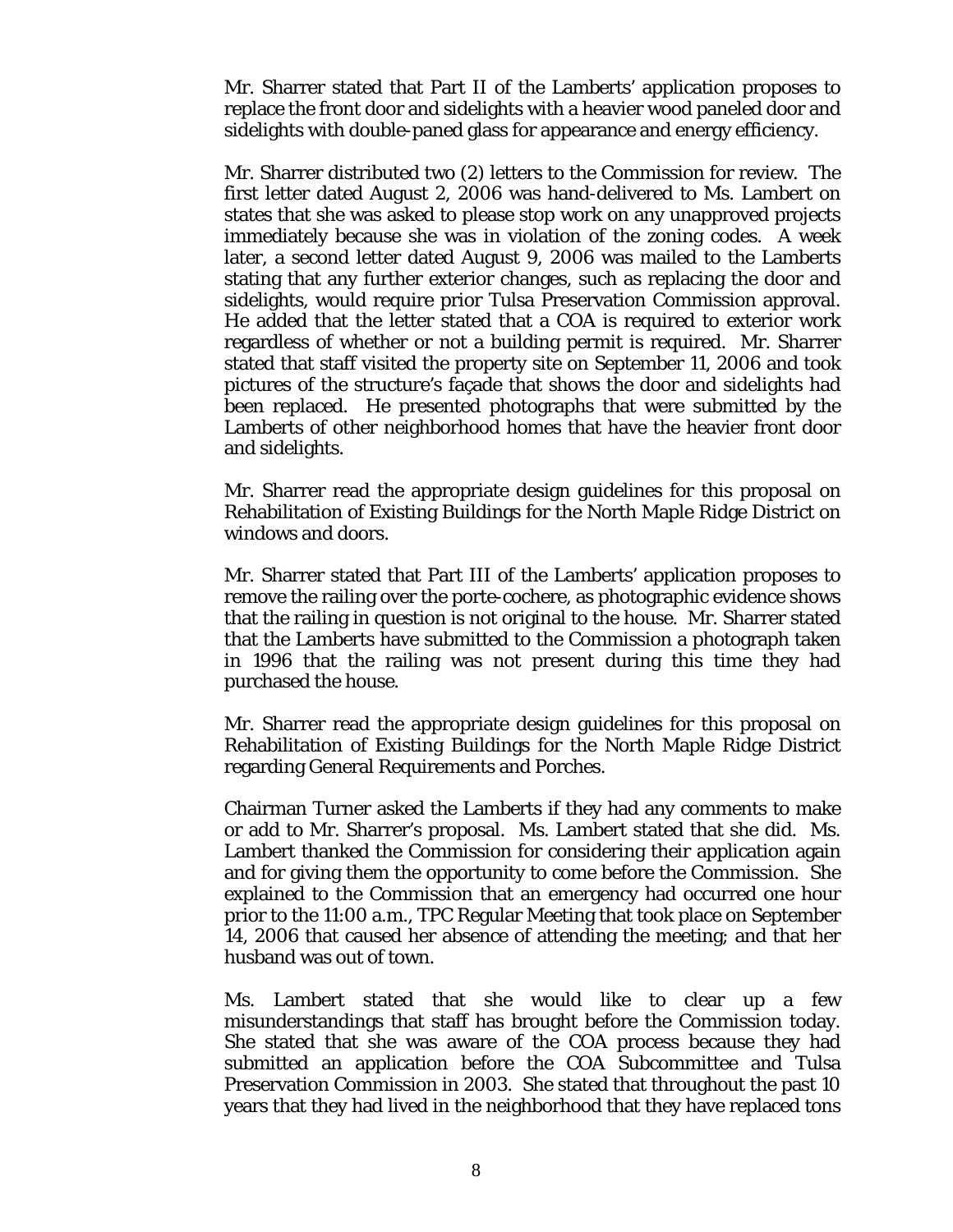of dry rot on their house; and had never had to go before the COA process, and did not realize that the maintenance issues on the home were part of this historical process. Ms. Lambert stated that construction work changing the structure was absolutely something that she knew about; but things like changing out dry rot and windows and pillars, they had no idea. She stated that she was sorry for that; and that she feels horrible that they're in this position; and that she wished that she had realized that she had to go through that. Ms. Lambert stated that she hired a new construction builder; and he did not know that they had to do anything; and Ms. Lambert stated that she told the builder "no," they don't, that this was maintenance for regular things that had to be replaced on a hundred year old home.

Ms. Lambert continued by stating that their original builder was redoing their upstairs bathroom; and that they saw where he had found some wall materials dated April 15, 1912; and that the house was extremely old. She stated that they're tried to take care of their old home over the past several years by having it painted three (3) different times since they're been in the home. Ms. Lambert stated that they're really trying to take care of their home by keeping it up to date by maintaining the 97 year old redwood siding that is on their house now instead of putting plastic siding on it. She stated that she just wanted to make sure that the Commission knows that she was not trying to go around the process system; because it seemed like it was a different set of circumstances due to them only trying to maintain their home.

Ms. Lambert stated that they had decided to sell their North Maple Ridge home about two (2) years ago because they just couldn't keep up with it anymore. She stated that they bought a lot, hired an architect, got the plans; got a builder; but that they realized they couldn't leave North Maple Ridge. Ms. Lambert stated that they realized that they loved where they lived; they loved their neighbors; and they loved everything about it; but that it was going to take something to make the house livable. Ms. Lambert stated that when they're in their home in the winter that you could see your hair move as breezes went through the house. She added that anyone who lives in an old house surely knows what that means. She stated that they're dry rotting too, most of the 53 windows don't open; and that that was a huge safety issue for her family. She stated that she has three (3) young children, in case of fire that there was no exit plan other than break a pane.

Ms. Lambert stated that mentioning the safety issue, that she felt uncomfortable because her husband was out of town a lot (and that she won't mention how much) for their business. Ms. Lambert stated that with the large panes on the back/bottom with paper-thin glass in it, it was not a secure feeling for her in my home alone with her children; so they hired professionals to figure out what they could do to help them feel the safer in their home; and maintain it in a historical manner.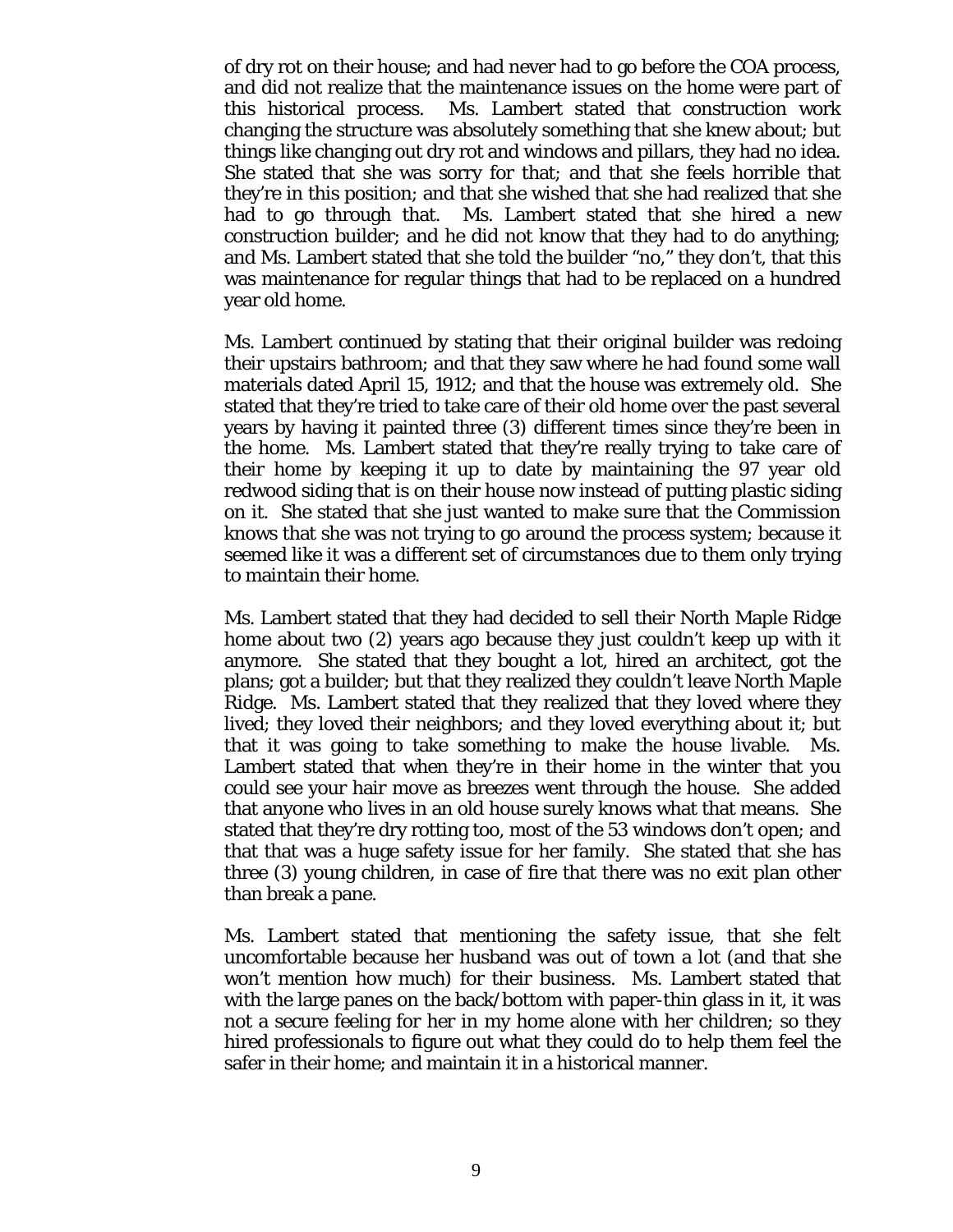She stated that they drove the neighborhood to see what's in the neighborhood, what fits in the neighborhood; and what was going to meet their energy efficiency needs, safety needs; and what was going to look appropriate in the neighborhood. Ms. Lambert stated that they had a brand new construction right next door to them that was updating things in their neighborhood already, which was great; and that they were happy to have them there. Ms. Lambert stated that they wanted to fit in with everybody, with the old and with the new; and that they wanted their house to be here for the next generation. Ms. Lambert stated that they have invested a substantial amount of money into their house to make sure that it's repaired for the next generation. She stated that when they went and looked at everything throughout the neighborhood, it seemed perfectly appropriate. Ms. Lambert stated that there are full pane divided light windows throughout Maple Ridge, and that there are casement windows throughout Maple Ridge. She stated that there was nothing in her mind; or with the people that she worked with that thought that the casement windows were not historically appropriate for this home. Ms. Lambert stated that she did not know the way the law was written got written; but that she doesn't feel that they've done a heinous crime; and that they were only trying to maintain their home into something livable for her and her family in the long term. Ms. Lambert thanked the Commission for giving her the opportunity to present her case.

Brian Hughes of SR Hughes, the Lamberts' designer, stated that they tried to help the Lamberts by replacing the old windows that were no longer operable with new efficiency windows that were no longer operable. He stated that he wanted to keep the divided light style that they thought was throughout the neighborhood. He stated that they canvassed the neighborhood and took photographs; and tried to choose something in keeping that they thought would be good for North Maple Ridge. He stated that they were trying to be as minimally invasive as possible; but answer the client for light, air and operable windows.

Ms. Lambert stated that she noticed that many of the residents in her neighborhood had storm windows and screens placed over their double hung windows (on the outside of the window) so that they can enjoy the air; but that it's not attractive from the street. She stated that their screens are installed from the inside of their windows so that people won't have to be burdened with seeing the screens on the outside. She stated that that was a huge factor with the double-hung windows verses the casement windows.

Chairman Turner stated that he's aware that Designer, S.R., Hughes does a lot of work around the City of Tulsa; but he wanted to know if he was aware that there are five (5) historic zoning overlay neighborhoods in Tulsa; and if he was aware that there are ordinances regarding design changes in these historic neighborhoods? Mr. Hughes stated that he was not aware of anything governing this district regarding design changes. Chairman Turner requested that he visit with staff and get a map of the five (5) historic neighborhoods; and possibly a copy of the guidelines for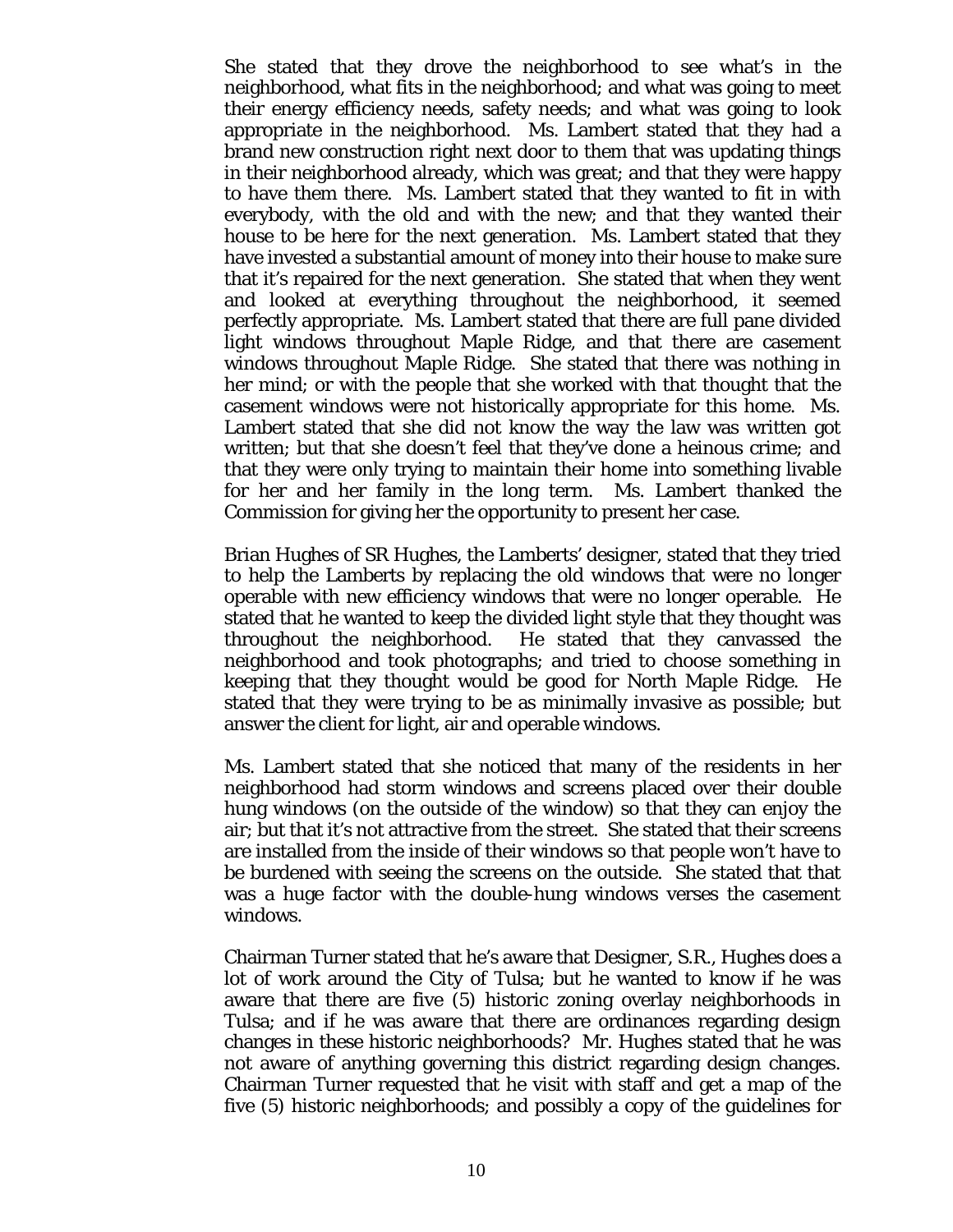each district. Mr. Hughes stated that he would follow up note that staff sent maps.

John Brooks Walton stated for the records that he lives at 1717 S. Baltimore. He stated that he was asked by the Lamberts to give his personal opinion of an architectural evaluation to the Commission on the Lamberts home at 312 E. 20<sup>th</sup> Street.

Mr. Walton stated that he thought that Ms. Lambert gave a wonderful presentation. He stated that he would give his honest opinion of the work that had been done to the façade of the home, and mostly about the windows. Mr. Walton stated that he wrote a letter on October 26, 2006 that had been distributed to the Commission for review.

Mr. Walton stated that he feels very strongly what the Lamberts have done to their house is an asset to the house. That he does believe that the house is not a Colonial Revival home; but that it is a Craftsman style house with classical touches like the front entrance and the columns on the side. He stated that the Colonial Revival style houses did not have large panes of glass in any of the sashes; and that he believes the Lamberts house is a Craftsman style home.

Mr. Walton stated that he and his wife lived in the Maple Ridge area for over 32 years; and during that time period, he purchased twenty (20) houses. He stated that he purchased them, restored them and then sold them; and that he always tried to keep the original intent of the house in mind. He stated that he believes that the homeowners in Maple Ridge have done their own personal ideas and theories that the houses should be kept to their original intent. He stated that he also feels very strongly that the houses need to meet the home standards of today and not the standards in the 1920s.

Mr. Walton shared information with the Commission that he and his wife lived in the Skelly Mansion for 17 years. He stated that the Skelly Mansion Garden Room windows once had large paned windows in this area; and that they were removed and replaced with casement windows. He stated that the casement windows made the garden room look beautiful; and that some of the windows were curved casement windows that enhanced the look of the garden room even more; and that it was not like what was there originally. Commissioner Ball asked Mr. Walton if, when he did work in hp-zoned areas, he personally followed the guidelines.

Chairman Turner thanked Mr. Walton for his comments and personal opinions on the Lamberts' proposal.

Commissioner Gilmore addressed the Commission asking if the Lamberts should file an appeal before the TMAPC Board due to their proposal being *reconsidered* when the Commission has already made its final determination on September 14, 2006 on this application. Chairman Turner explained to Commissioner Gilmore and to the Commission that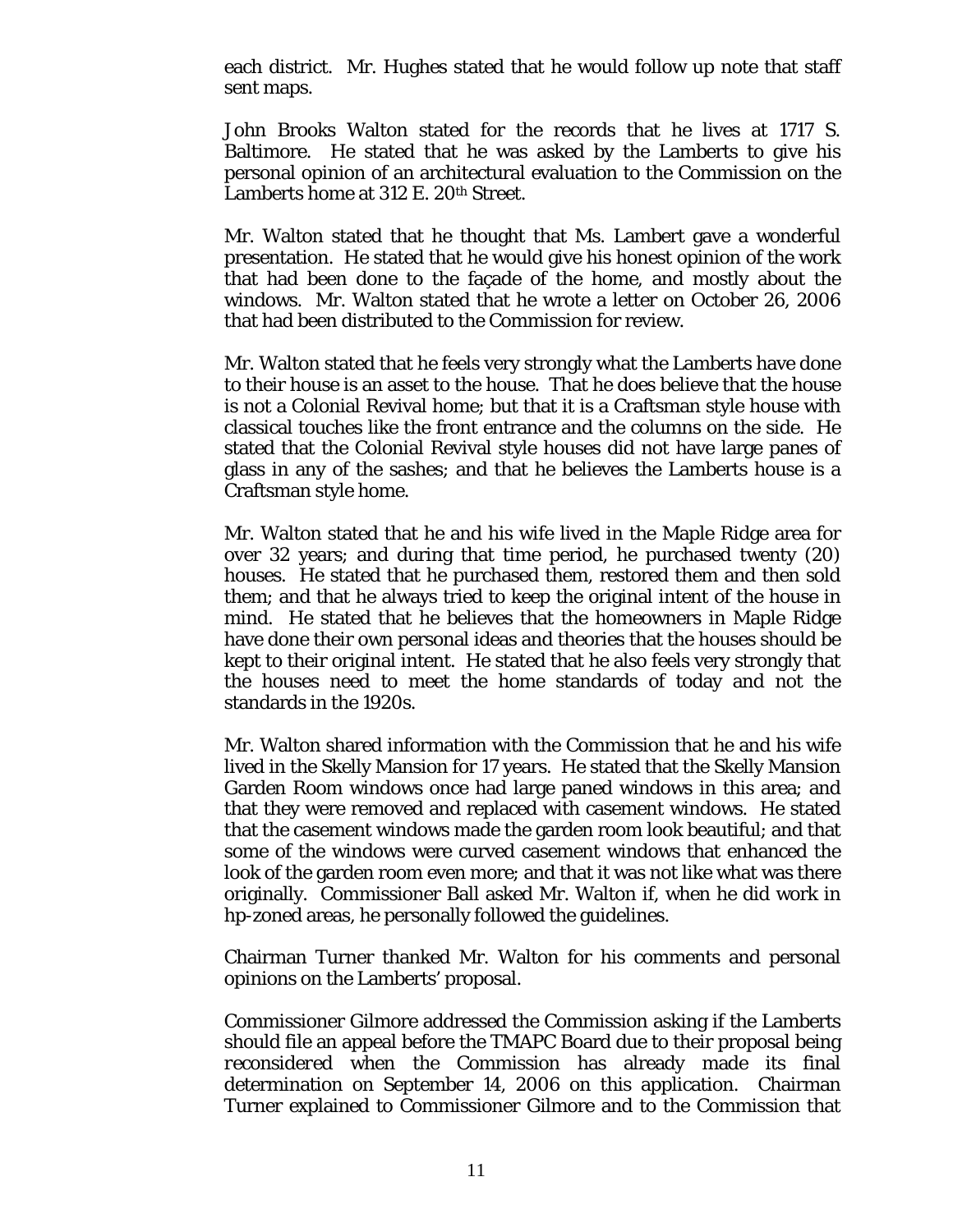the Lambert's are aware of the BOA appeal process but that they chose to come back before the TPC first with a new application to be reviewed and considered for a final determination.

Commissioner Gilmore asked the legal advisor if this application brought before the TPC today was an application for reconsideration; or if it was a new application. The legal advisor stated that according to his understand from staff, that the Lamberts' application was a new application.

Chairman Turner opened the floor to the neighborhood residents and interested parties. He asked everyone who would like to speak to please briefly make their comments/and opinions and limit them to a maximum of five minutes.

Peter Walter, Real Estate Broker stated that he agrees with John Walton. He stated that he believes that the Lamberts had a problem with the process; although he believes that the work that they've done enhances the house and the neighborhood. Mr. Walter stated that this Commission has a problem due to not being flexible enough; and that he wanted the Commission to be aware of the rest of the residents in North Maple Ridge do not want preservation in their neighborhood. Mr. Walter added that he thinks what the Lamberts have done is great; and that they did not follow the process; but that he hopes that the Commission won't make them change out the windows.

Chairman Turner thanked Mr. Walter for his comments and personal opinions on the Lamberts' proposal.

Rodger Goodhead stated for the records that he is President of the North Maple Ridge Home Association; and that he lives at 12 E. 25th Street. He stated that the association is concerned about the action that is going to be taken today regarding the Lamberts' proposal. Mr. Goodhead stated that the association has the guidelines for North Maple Ridge with a total of 1,800 homes in the district; and 300 of the 1,800 homes are in the historic preservation zoning overlay.

Mr. Goodhead stated that if this Commission allows something like this to happen, with all due respect to the Lamberts and to Mr. Walton's presentation, regardless of what's been said, we still deviate from the guidelines. He asked the Commission what would happen with the next homeowner in this neighborhood that wants to do something; and there's a precedent set that "the Commission let the Lamberts do this, so why can't I do it too?" Mr. Goodhead stated that he feels like the City is at a crossroads. He stated that he and the association try to follow the process and procedures very closely in the North Maple Ridge.

Mr. Goodhead stated that these types of changes and redevelopment in the North Maple Ridge area are a big problem for them. He implied to the Commission that if they are going to have teeth in the historic preservation code that the association needs their backing, otherwise, the Commission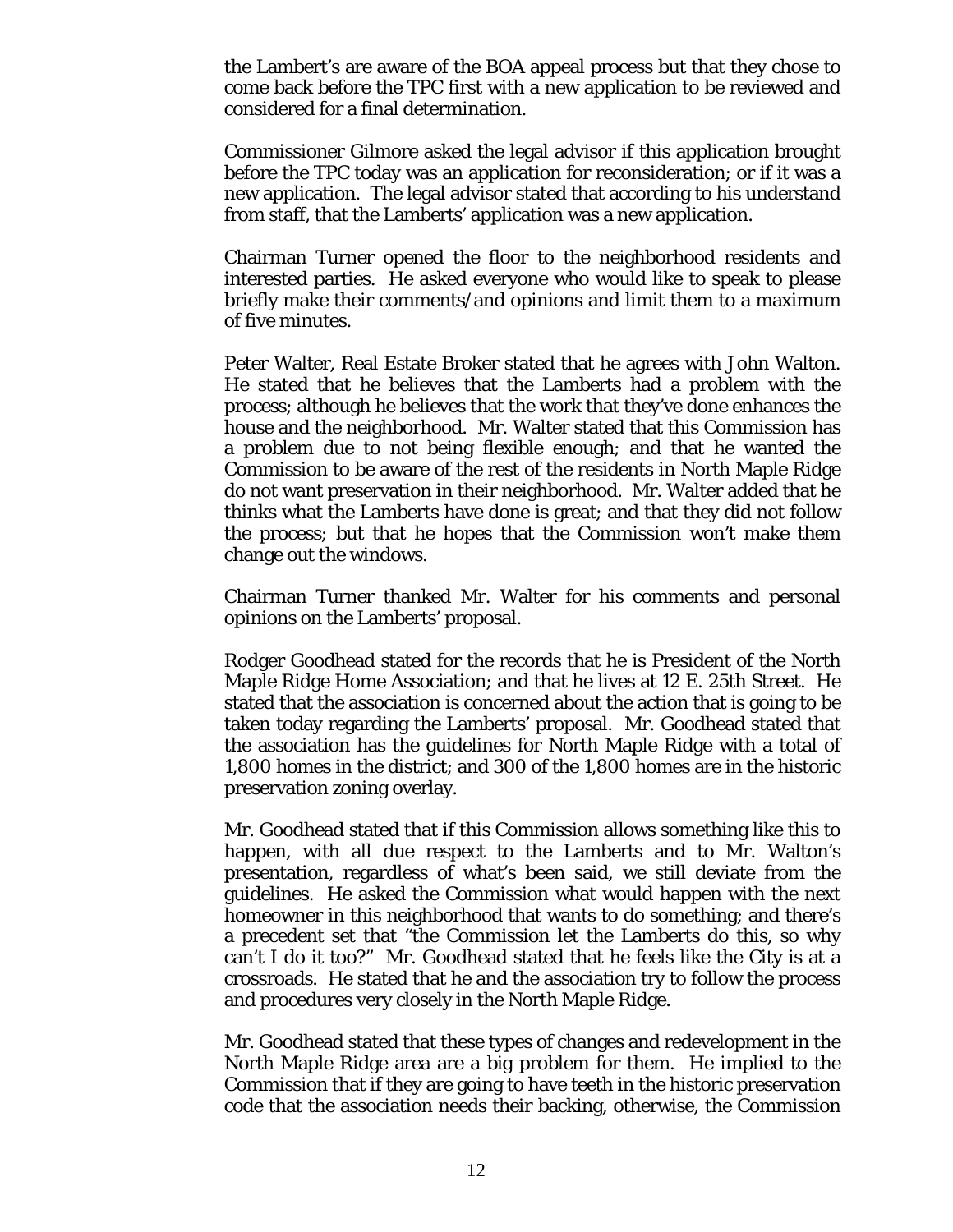needs to forget about it. Mr. Goodhead stated that Tulsa has some tremendous properties; and that North Maple Ridge is one of the largest contributors. He stated that if the Commission allows this to happen, we will continue to erode the historic preservation efforts that they have in this neighborhood.

Mr. Goodhead asked the Commission if he might clarify one of the comments made by John Brooks Walton. He wanted everyone to know that the Skelly Mansion is located south of 21st Street; and that the mansion is not in a historic preservation (hp) zoned area; and that it's listed in the National Register of Historic Places, which is a big difference.

Mr. Goodhead stated that there are residents who live South of 21st Street who would like to live in a hp- zoned area; and that there are residents who live in the North Maple Ridge hp zoned area that have no hang-ups with the guidelines. Mr. Goodhead stated that most of the people who move into an hp-zoned district are not told of the guidelines; and that the Real Estate Agent should make the new homeowner fully aware of the process.

Mr. Goodhead stated in closing, that he would like to thank the Commission for giving him the opportunity to speak; and that he would like for the Commission to truly consider the Lamberts' case; and also the ramifications for the future for North Maple Ridge and for the City of Tulsa.

Someone asked Mr. Goodhead what was his opinion or why did he think residents of South Maple Ridge have repeatedly turned down historic preservation zoning. Mr. Goodhead asked Ms. Sally Davis to please answer this gentleman's question because she is the representative for North Maple Ridge. Ms. Davies stated that the South Maple Ridge residents have not repeatedly turned down historic preservation; and to her knowledge that they had only turned it down once. She stated that most of the residents in South Maple Ridge would love to have their neighborhood hp zoned.

Chairman Turner thanked Mr. Goodhead for his comments and personal opinions on the Lamberts' proposal.

Mr. Frank Wolfe stated that he is a neighbor of the Lamberts. He reported for the records that he lives at 319 E. 21st Street. Mr. Wolfe stated that the Lamberts have done a wonderful job to their home; and that he believes that the architecture wasn't damaged. He believes if the Lamberts' project was approved that it really wasn't going to change anything; and that we could save some tax dollars from fighting it. Mr. Wolfe asked Ms. Lambert how much did her windows cost? Ms. Lambert responded by stating that the windows cost them \$70,000.00. Mr. Wolfe responded by stating that the company that they bought the windows from were not going to take them back because the windows have already been installed.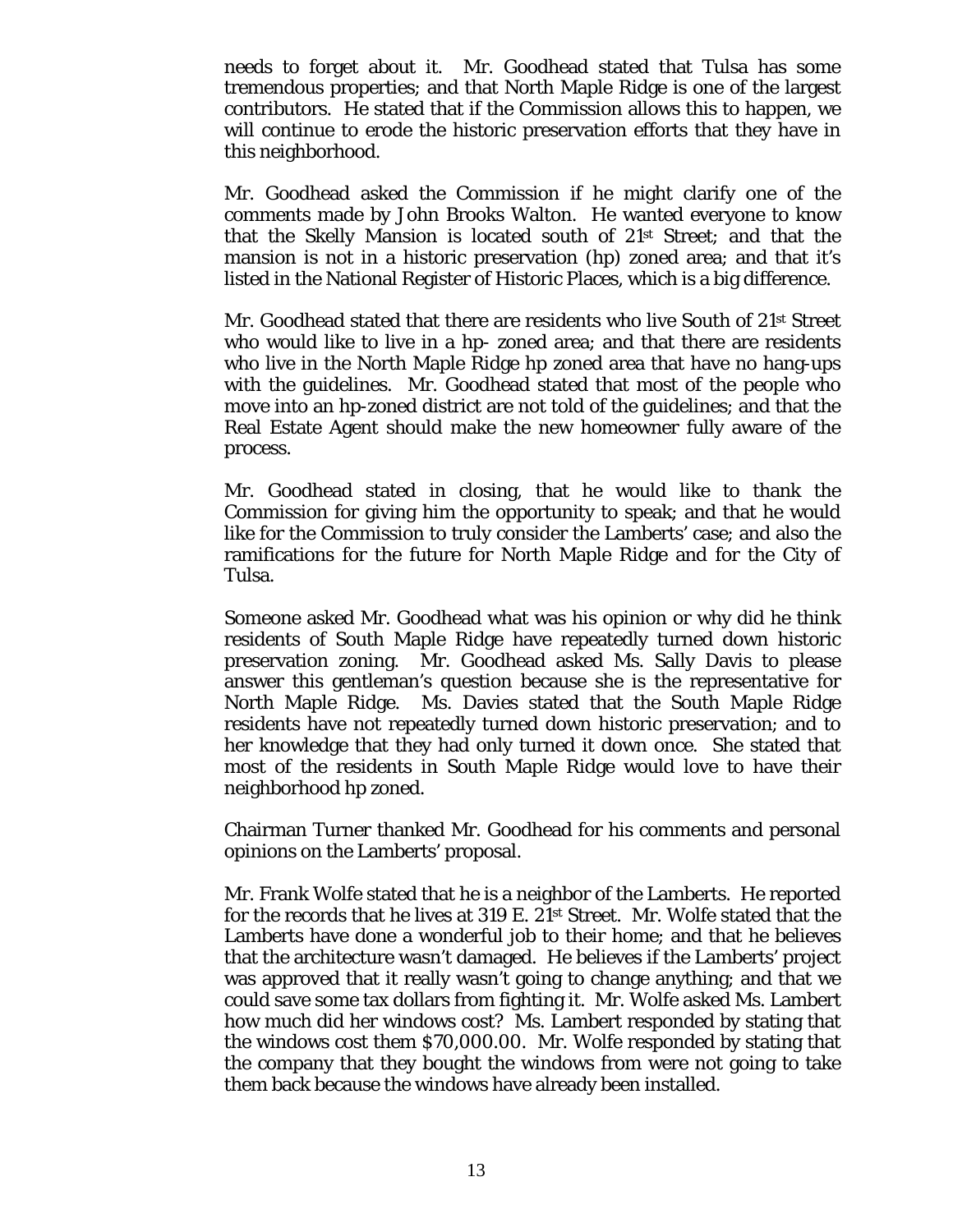Mr. Wolfe stated that we're living in the year of 2007; and that we look to look at reality here. He stated that they're very expensive windows that they're proud of their home; and that it is beautiful. He stated that the windows add value to the home; and that he didn't want to offend anyone; but that the Commission should use common sense. Mr. Wolfe stated that we've all listened to a great person (John Brooks Walton) who has given us his godly state of his architectural opinion; and that he just doesn't understand the issue because it should be simple. He stated that the Commission should handle this issue here in the norm; and not allow this proposal to go to court; and worry about big issues that are affecting their neighborhood like 1105 E. 21st.

Commissioner Peck, who lives in the Swan Lake District, tried to explain to Mr. Wolfe that according to the North Maple Ridge guidelines that double hung windows verses casement windows completely changes the architectural style of the home.

Chairman Turner thanked Mr. Wolfe for his comments and personal opinions on the Lamberts' proposal.

Todd Lang stated that he works with some of the people on the Coalition of Historic Neighborhoods. He stated that this process is still relatively new. Mr. Lang stated that the historic zoning issues have only been in existence for only 15 to 20 years, which in our livelihood is relatively young. He stated that he's all for historic preservation; but that there's got to be a better way to get the message out. Mr. Lang believes at this point, that the Commission should evaluate the windows. He asked if there was a way that they could have been appropriate, and if so, let's get on with it. Mr. Lang stated that if there's a penalty involved that they need to get the Lamberts involved and help spread the word to the new homeowners. He stated that he would like to see a program developed that works; and that he doesn't know if it's the Realtors or television advertising; but that our architecture is one of our biggest treasures and this City needs to get around it because we're losing buildings left and right. He stated that the Lamberts are preserving one here; and that that's a good thing; and that the system is far from perfect. He believes if the Commission makes the Lamberts their scapegoat that it's a mistake and a bad example.

Chairman Turner thanked Mr. Lang for his comments and personal opinions on the Lamberts' proposal.

Denise Towsley stated for the record that she resides at 1021 E. 19th Street. She stated that she agrees with the Lamberts believing that she would not have thought that changing out the windows would have been an issue to come before the board. She stated that she believes that the Commission should loosen up a little bit; and in good taste bring the homes into the  $21^{st}$ century.

Chairman Turner thanked Ms. Towsley for her comments and personal opinions on the Lamberts' proposal.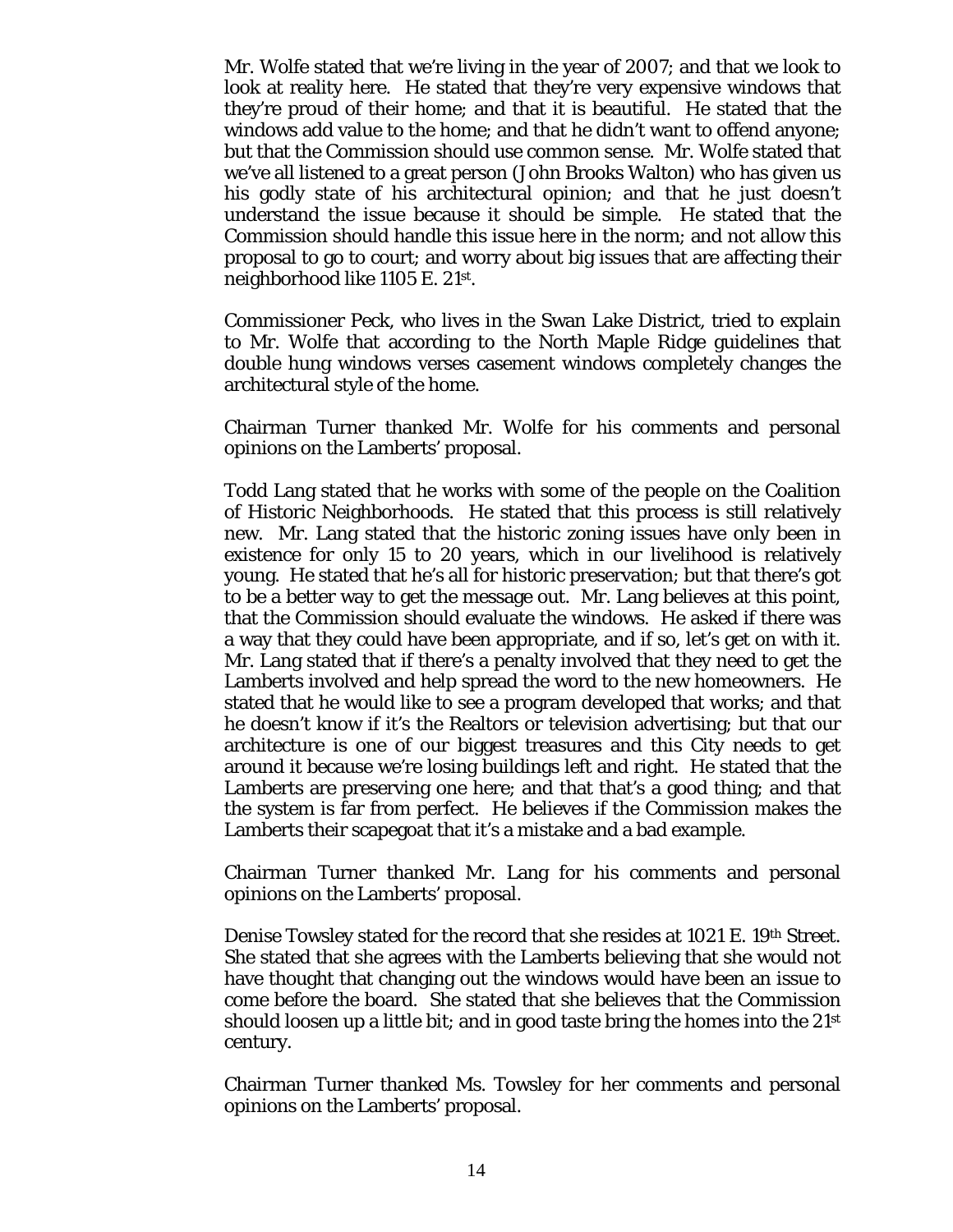Dan Staudt stated for the records that he lives at 230 E. 30<sup>th</sup> Street. He stated that in the 1970s that his gas bills were \$300 a month due to the leakage of air from his windows. He stated that he did most of the maintenance work on the windows himself. He stated that his windows only leak a little now because he has painted them shut. Mr. Staudt believes that if we hold people saying "you can't do this," and they really would like to do this, but they can't afford it; and then nothing is done that the houses start going downhill. Mr. Staudt believes if the Commission is only going to allow the residents to do "this and this" to their house; that it doesn't help the neighborhood; and that it only hurts the neighborhood.

Chairman Turner thanked Mr. Staudt for his comments and personal opinions on the Lamberts' proposal.

Susan McKee stated for the records that she is the President of the Coalition of Historic Neighborhoods; and that she lives at 1616 S. Victor Avenue. Ms. McKee stated that she has representatives on her board from all five (5) of the historic neighborhoods in hp zoning. She stated that she would like to remind people to get hp overlay zoning that you have 90% or more of the people in your neighborhood to agree to the guidelines. Ms. McKee stated that at the time all of the guidelines were written, 90% of the people approved those guidelines. She stated that that was what everybody wanted when they became an hp overlay zoned neighborhood. Ms. McKee further stated that she thinks the process is here for a reason; and that the Tulsa Preservation Commission is here to regulate what happens to our houses so that we don't lose the look, the feel, the character, and the scale of the neighborhood. She stated that this is Tulsa's history and that it's up to us to preserve it and stay with it. Ms. McKee believes that if you don't want to do these replacement that there are a lot of things that you can do to improve your windows. She suggested that you can change the wood; you can repair the wood; and that you can even have the windows reglazed to cut down on the draft.

Ms. McKee added that the Coalition of Historic Neighborhoods is going to put together a workshop on how to repair your windows. She stated that they will be working with some of the people on the State level. Ms. McKee stated that the opinion from the Board of the Coalition of Historic Neighborhoods is supportive of the Tulsa Preservation Commission's previous decision of denial, due to the proposal not following the guidelines of North Maple Ridge.

Chairman Turner thanked Ms. McKee for her opinions made by the Coalition of Historic Neighborhoods on the Lamberts' proposal.

A member of the audience asked the Commission "if the Lamberts had met and followed the guidelines." Chairman Turner responded by stating that the Lamberts project did not, according to the North Maple Ridge guidelines.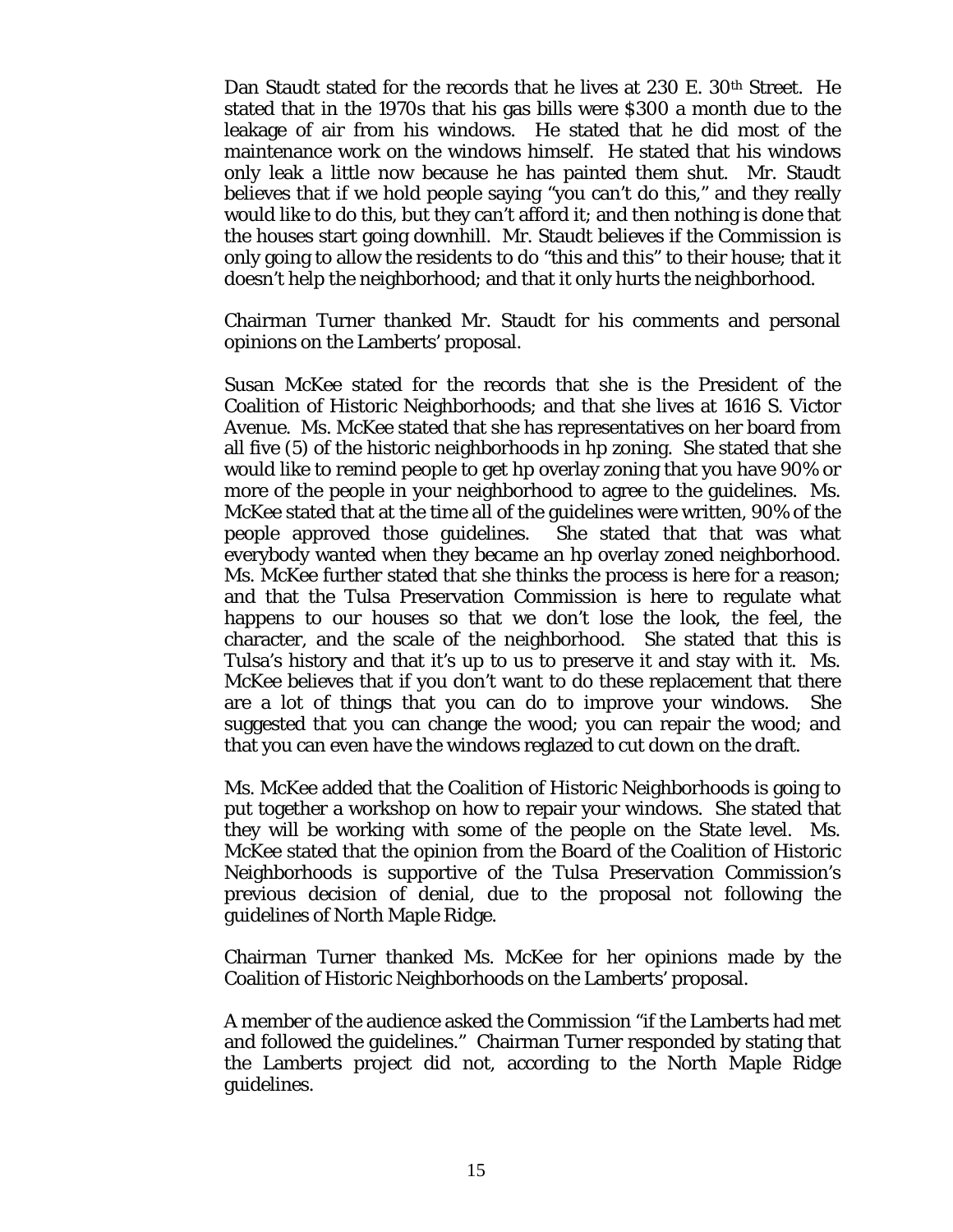Jim Kincaid stated for the record that he lives at 1003 E. 20<sup>th</sup> Street. He stated that he was a friend of the Lamberts and that he was there to support them. Mr. Kincaid stated that he has been before the Board with three (3) COAs; and that his concern is, should one interpret the rule as it's written, or do what is right? He stated that it is unfortunate that it happened the way that it happened; but that it's not his place to comment on whether he likes it or not because he doesn't care all that much. Mr. Kincaid stated that he hates this sort of thing; and that he believes that he should be able to do whatever he wants to do with his house. He further stated that just because the Coalition of Historic Neighborhoods doesn't want this to go forward that that doesn't mean that it shouldn't. He stated that we need to look at this as a neighborhood; and that we need to look at it as the right thing to do; and that he would encourage the Commission to approve the Lamberts' proposal.

Mr. Kincaid was asked by Commissioner Ball if he found the Commission to be rigid with him during the processing of his three (3) COAs that he had submitted before the Board or did the Commission work with him? Mr. Kincaid responded by stating that the results from his three (3) COAs from the Tulsa Preservation Commission were good; and that in fact one of his COAs was on windows. Mr. Kincaid added that he will be back before the Commission for another review in about 6 months.

Chairman Turner thanked Mr. Kincaid for his comments and personal opinions on the Lamberts' proposal.

Ms. Karen Moult stated for the record that she lives near the Lamberts. She stated that they moved from Dallas and bought the Jeffery Jones home. She stated that they changed their door, side porch and installed shutters and awnings on their home. Ms. Moult stated that a preservation person asked her contractor one day what he was doing. She stated that the contractor told him that he was updating the house. Ms. Moult stated that the contractor told her that the preservation person said that that was great; and for him not to remove the two pots on the front porch area because they were original to the house. Ms. Moult stated that they had brought those two pots from Dallas; and was concerned if preservation people were driving around policing the area.

Ms. Moult believes that the Commission should come up with some new ideas on windows due to the North Maple Ridges' guidelines being adopted in 1993, which she believes was established a long time ago.

Chairman Turner thanked Ms. Moult for her comments and personal opinions on the Lamberts' proposal.

Ron Brown stated for the records that he lives at 1131 E.  $31<sup>st</sup>$  Street. He stated that he moved into this house  $1 \frac{1}{2}$  years ago; and that he never received any notification of the COA processing requirements on replacing windows and doors. Mr. Brown stated that he could see himself in the Lamberts' position; and that he understands that the Commission is here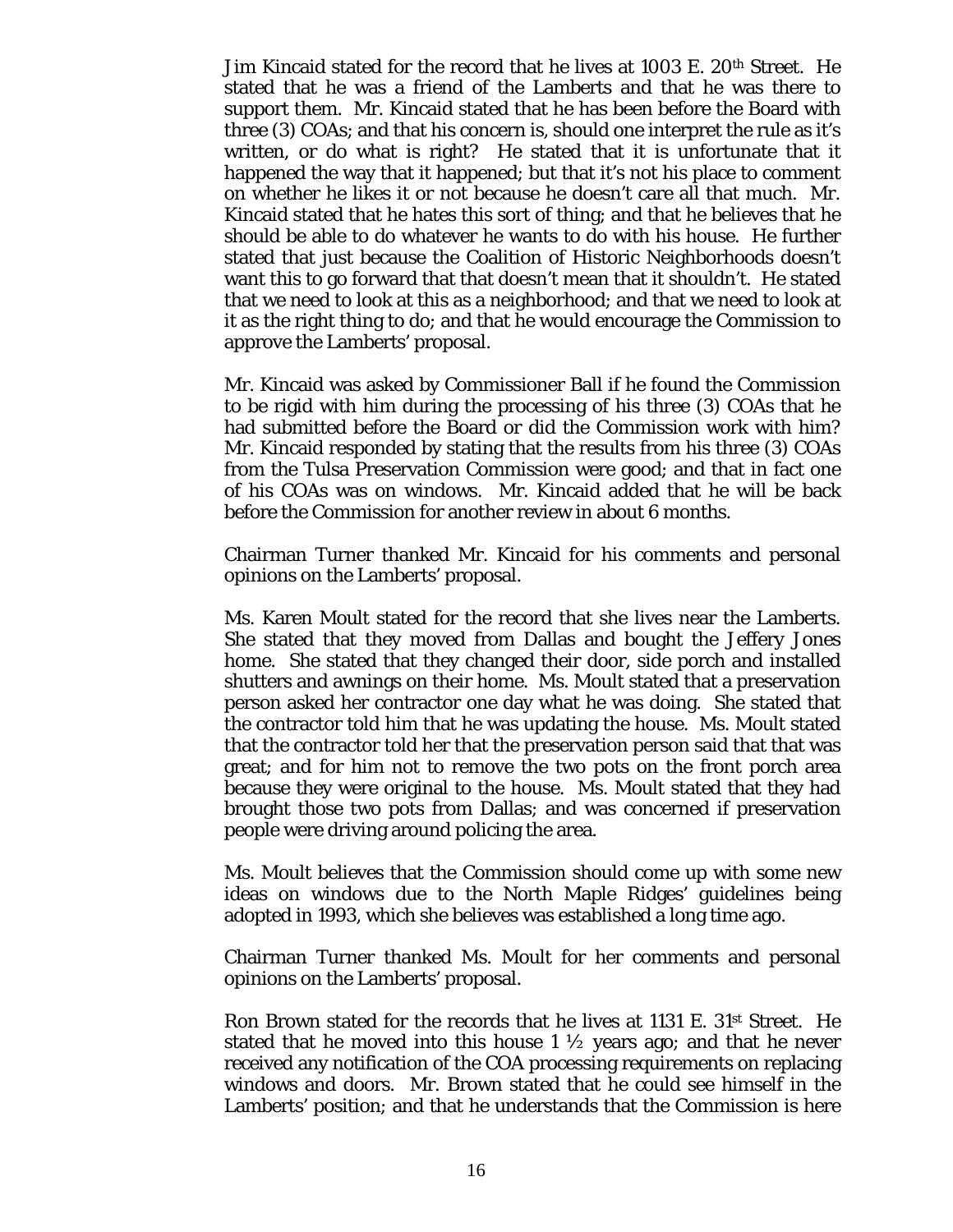for a reason to help process that should be followed; but unfortunately believes that we're past that. Mr. Brown stated that he would like to ask the Commission to strive to affect a fair balance between the rules and the Lamberts' needs; and not ask the Lamberts to spend another \$70,000.00 plus to replace windows just to keep up with the guidelines. Mr. Brown stated the Commission should re-read the guidelines because the guidelines are one but five things that should be considered. He stated that he would like to ask the Commission to strike a fair balance; and use common sense and not charge the Lamberts for the rules.

Chairman Turner thanked Mr. Brown for his comments and personal opinions on the Lamberts' proposal.

Ms. DeCort announced that Commission staff does not drive around policing the area. She stated that staff will look into a matter when they receive a call from a neighbor stating that someone in the neighborhood is doing work to their home without a COA permit.

Allen Litchfield stated for the record that he lives at  $302$  E. 19<sup>th</sup> Street. He stated that his family has owned their house over 50 years; which was long before the guidelines were established and long before the Commission existed. Mr. Litchfield stated that he's seen the neighborhood at its worst and at its best. He believes what the Lamberts have done to their house is an improvement; and that they haven't done anything wrong. He stated that he was doing some work on his home and was shut down by someone in a white car. Mr. Litchfield stated that later on he was able to finish his project without going through the COA process; and that the Commission shouldn't be so rigid. Mr. Litchfield believes that the Commission is going to wind up with a snowball affect. He stated that the rules are going to change if the Commission is not very careful; and that the Commission should approve this and move on.

Chairman Turner thanked Mr. Litchfield for his comments and personal opinions on the Lamberts' proposal.

Lou Reynolds stated for the records that he was representing the Lamberts. He distributed a notebook of information to the Commission for its review. Mr. Reynolds stated that he had two (2) points that he wanted to make. Mr. Reynolds' first point was to let the Commission know that there are folks on both sides of the equation who care about the Lamberts situation; and that very many of them have already troubled to write in to tell them that they're supporting this. Mr. Reynolds stated that these letters are supporting the Lamberts; telling them that this is appropriate; and that it looks good. Mr. Reynolds asked the Commission to please review the pictures in the notebook that he had distributed to them for review. The pictures are of houses in the neighborhood that have casement windows and doors, that were relative to the Lamberts' casement windows and doors with sidelights that have been installed on their home.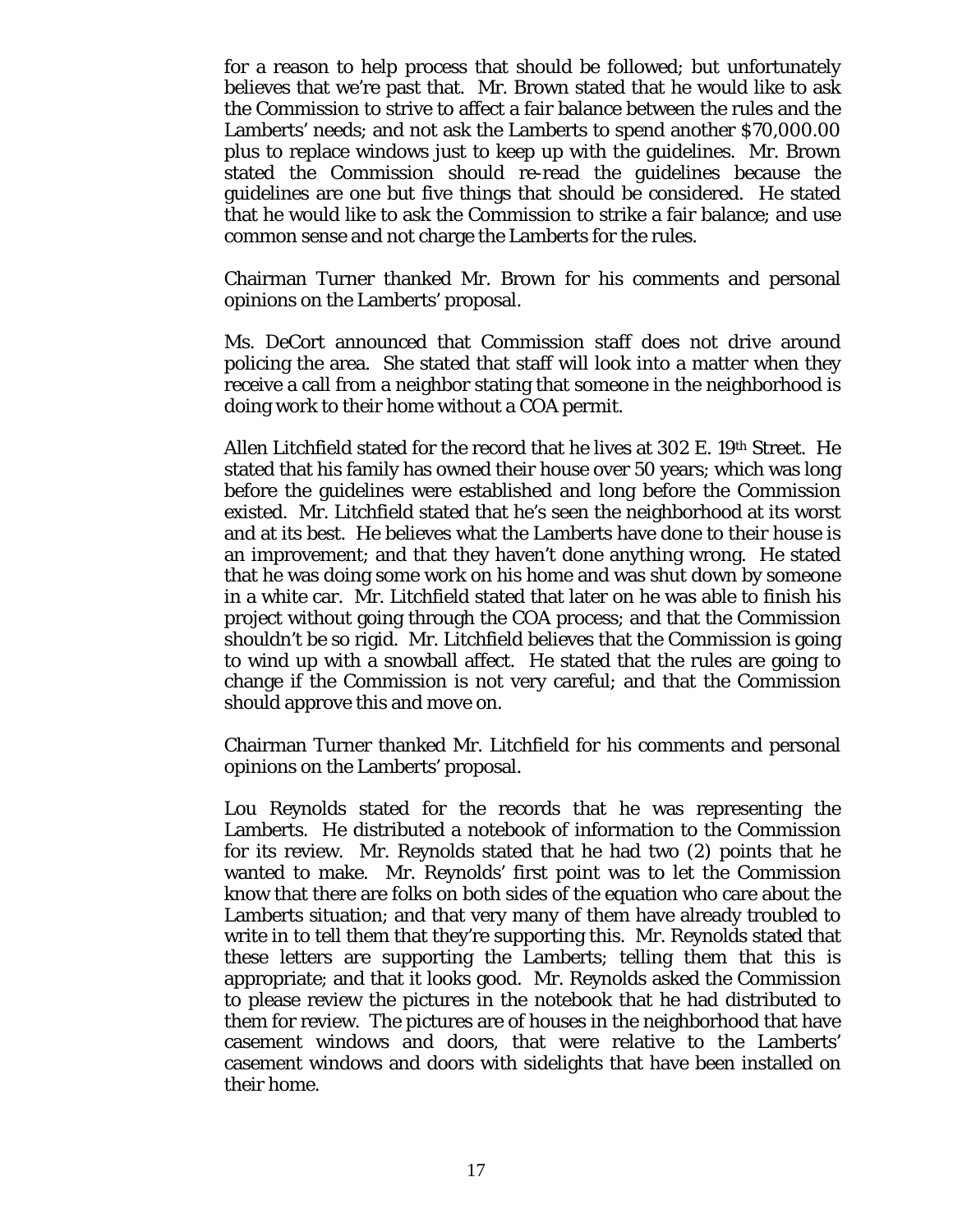Mr. Reynolds stated that a friend of his wanted to change his driveway. He stated that his friend went through the COA process; that he changed out his driveway; and it didn't apply; got it done; and he's out in front of his house. Mr. Reynolds stated that two gentlemen drove up (that he won't mention their names) he stated that they got out of their car and identified themselves as being from the TPC. Mr. Reynolds stated that his friend was told by the TPC gentleman that he needed a COA to do that because he was using inappropriate materials; but since he (one of the TPC gentleman) liked what he was doing that he wasn't going to say anything; and they moved on.

Mr. Reynolds went through the notebook with the Commission showing the commission members casement windows, doors and sidelights that are similar to the Lamberts. He stated that some North Maple Ridge homes have some very nice expensive wood windows with cheap storm windows on them. He asked the Commission what was historic about that? He pointed out to the Commission some casement windows on some of the homes that had been there a long time. He added that the casement windows on a particular house in the neighborhood had been approved by this Commission. Mr. Reynolds asked the Commission to review from the notebook one of the new construction projects that had new casement windows installed on it, and that he realizes that there are different rules for new construction homes.

Mr. Reynolds asked the Commission to review item G, that he believes is the most important point to make. He stated that item G, which are the guidelines from Chapter 10A of Historic Preservation that there's a lot of issues about flexibility and no flexibility; and so on and so forth. Mr. Reynolds stated that what we're really talking about here is that the Commission starts by reviewing the guidelines; and that guidelines are exactly what they are…… they're guidelines.

Mr. Reynolds asked staff to please show the guidelines on the power point to every one of the guidelines that were selected for this proposal. Mr. Reynolds pointed out that if you read the zoning codes that everything it addresses about this type of zoning has the word "shall." He stated that he's going to work with things that will get down entirely about the muntin pattern with words because he believes that this is what this is really about. Mr. Reynolds stated that this is not so much about the muntin pattern as it is about the words that apply to this process. He stated that it talks about replacement of windows and doors "should," and that's not the same as "shall." Mr. Reynolds stated that "should" by definition is something that is a moral obligation and not a legal obligation because it is not a "shall" and that it is a lot less than "shall." He stated that "should be similar" and by definition, something that is similar is different. Mr. Reynolds asked the Commission how much we allow, because there's lots of leeway. He stated that we have the "should" word and that we have "similar." Mr. Reynolds stated that for anything to be similar, it doesn't or can not be identical by definition. He stated that the Lamberts' windows are not absolutely identical in sash, design and appearance; but that he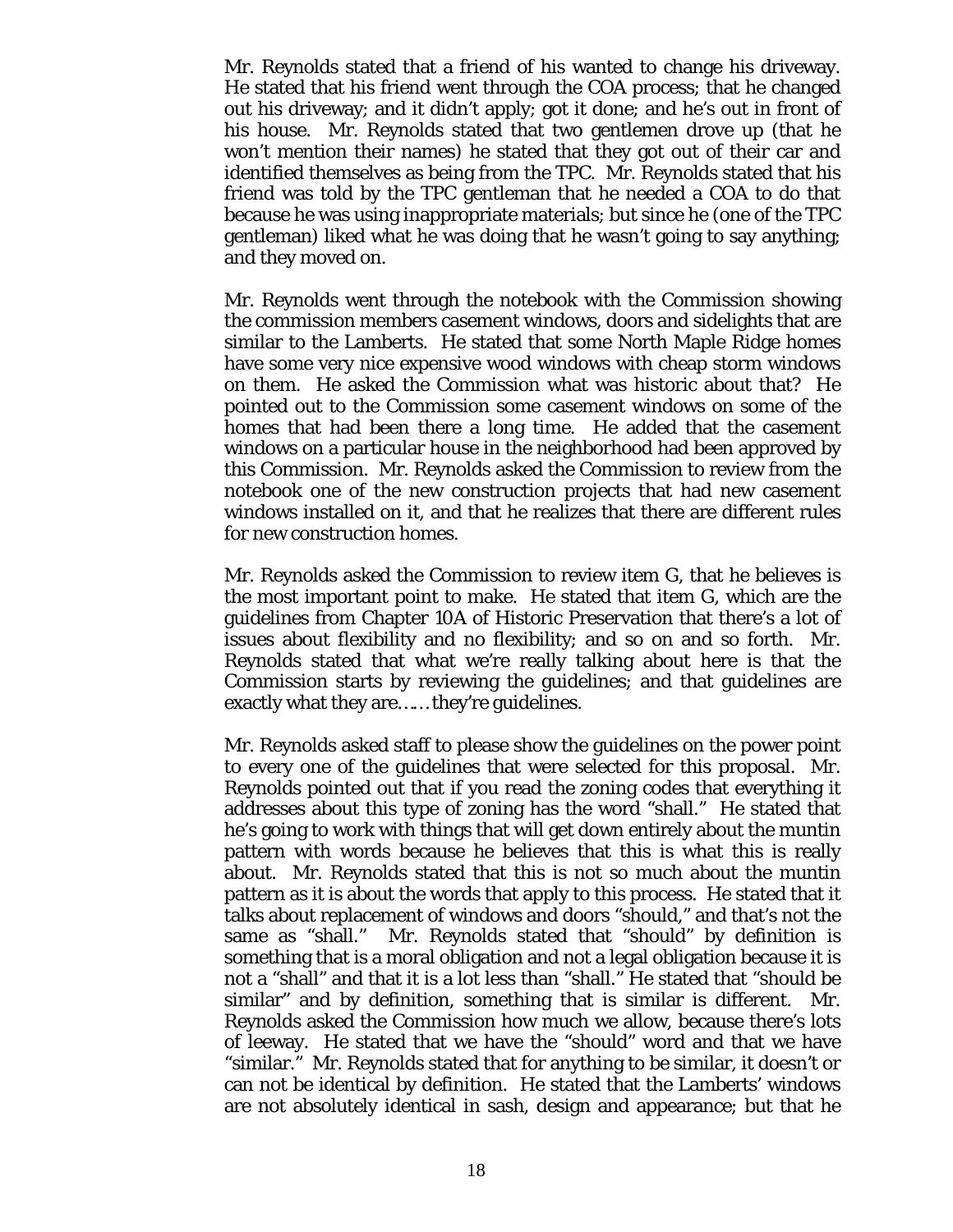believes they are in similar and appearance. Mr. Reynolds stated that if you'd like to argue about whether they're similar or not, he bets they are. He further stated that they maintained the original size; the shape and muntin pattern. He added that "muntin pattern" was a new word that he has learned since Christmas. Mr. Reynolds stated that he was given a book on public speaking that consisted of 100 words that public speakers should know and muntin was not in it. He stated that the Lamberts have a different muntin pattern; but he stated that the Lamberts have a muntin pattern on their windows. Mr. Reynolds stated that they have a muntin pattern; but asked the Commission if it was similar or not? He stated that when you start talking about windows that are 15-over-1, 12-over-1, 9 over-1; and that's not what this is suppose to be. He stated that the glazing area and tint is not an issue in the place of location because they're in the same place. Mr. Reynolds added by stating that those are the guidelines that you look at; but the zoning codes control the guidelines. He stated that there would be no guidelines without the zoning codes; and that the zoning codes instruct this Commission further.

Mr. Reynolds asked the Commission to review page 12 of 14 of Chapter 10A under *C. Preservation Commission Action*. He read the guidelines stating that they were the law stating that "The Preservation Commission in its review of COA applications *shall"…..* he stated that that it didn't say should or maybe so or maybe not, that it says *shall.* Mr. Reynolds told the Commission that this was their directive. He continued to read the guidelines stating that it says "utilize the Design Guidelines to measure the appropriateness or inappropriateness" and that was what the Commission has to do. He stated that in the guidelines there were two (2) words that give you lots of room. Mr. Reynolds stated that the Commission could choose to give them a different meaning. He stated that the words are very clear. He again read part of the guidelines stating that it says: to "utilize the Design Guidelines to measure the appropriateness or inappropriateness of the proposed work and *shall."* Mr. Reynolds pointed out again that the guidelines says "shall" again. He continued to read the guidelines stating that "to the highest extent possible, strive to affect a fair balance between the purposes and intent of this Chapter (of the zoning codes – not the guidelines) and the desires and needs of the property owner."

Mr. Reynolds asked the Commission to look at the desires and needs of the property owner. He stated that he seen a woman standing up here telling him that she wants these for safety for her family. He added that that was pretty touching for him. He stated that she said that she wanted them to prevent fire, and to keep the bad people out. Mr. Reynolds stated that she went out and got the best, most expensive windows that she could get that were very tasteful. He stated that he want the same thing for his family; and if you had children that you would want it too. Mr. Reynolds stated that we're next to a high primary; and that was their need to bring their house into the next century. He stated that they have needs; and when you spend \$70,000.00 on windows, you would like to spend that maybe for the next 100 years. Mr. Reynolds stated that there's absolutely nothing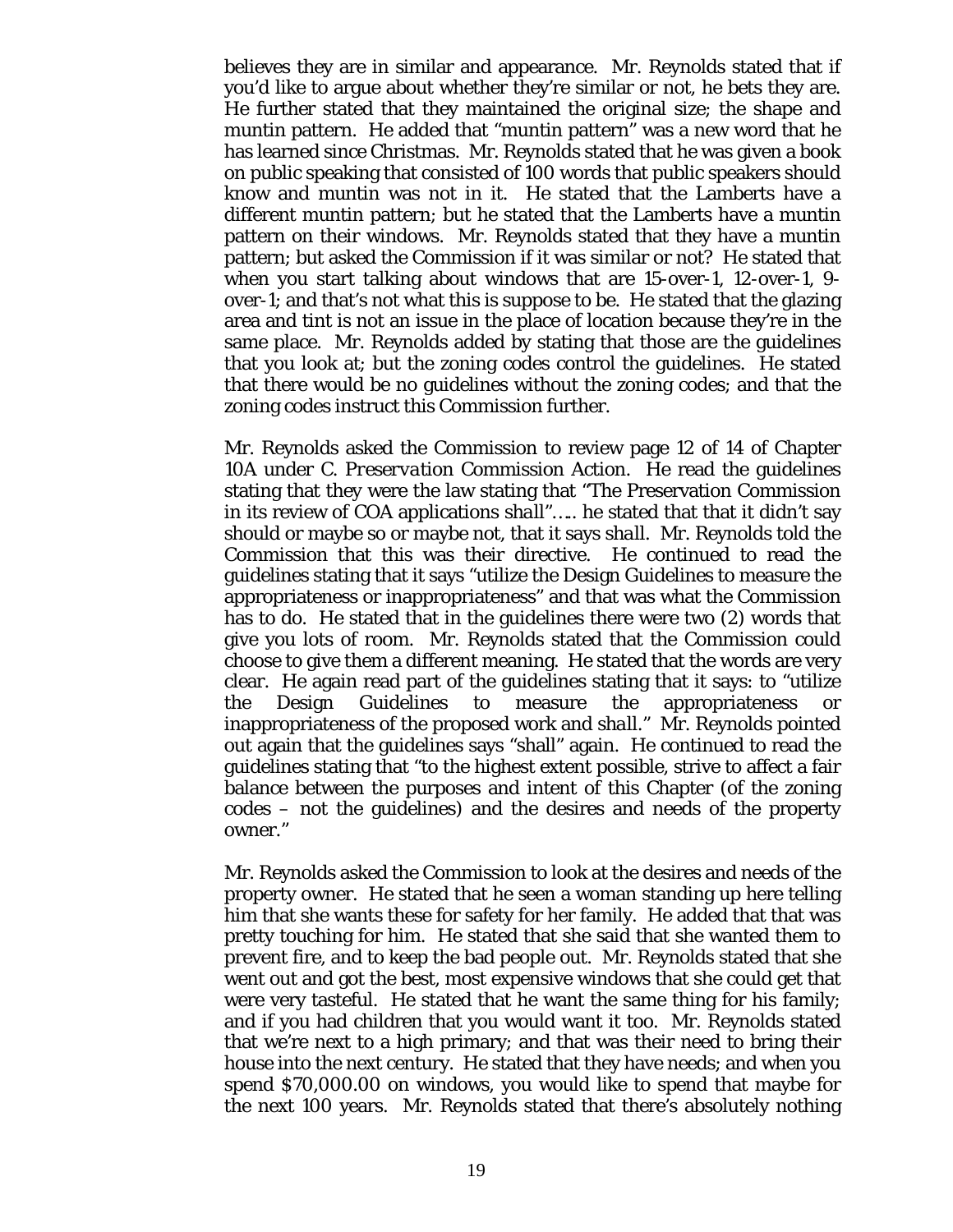special about those windows. He read more of the guidelines from Chapter 10A under Preservation Commission Action reading that: "In addition, the Preservation Commission *shall* review the application and shall consider: "1) the degree to which the proposed work is consistent with the Design Guidelines." He repeated "the degree." Mr. Reynolds stated that the only other component where the Lamberts are out of balance is the muntin pattern. He stated that whether it's sash or sash design, he believes that they're very similar. Mr. Reynolds stated if you're hung up on the muntin pattern, that that is not what this is ever intended to be, ever.

He continued to read the guidelines from Chapter 10A under Preservation Commission Action: "2) the degree to which the proposed work would destroy or alter all or part of the historic resource." Mr. Reynolds stated that this does not alter or destroy any of the historic resource. He further stated that, indeed that it will preserve the historic resource. Mr. Reynolds stated that John Walton said it.

Mr. Reynolds read the guidelines from Chapter 10A under Preservation Commission Action: "3) the degree to which the proposed work would serve to isolate the historic resource from its surroundings." He stated that it says, "let's not do that." Mr. Reynolds stated that there are casement windows all over North Maple Ridge. He added that there'll be more request for casement windows as time goes on because they're going to want them for security; they're a lot prettier; and they're lot more weather efficient. He indicated that he thought that it was very thoughtful for Ms. Lambert to say; that her screens are on the inside of her house so that her neighbors won't have to look at them. He believes that that's what looks nice. He stated that we have these double hung sash windows with the cheap tacky storm windows on them; and that nothing is historic about that.

Mr. Reynolds continued to read the guidelines from Chapter 10A under Preservation Commission Action: 3) "or introduce visual elements that are out of character with the historic resource," Mr. Reynolds stated that there are no visual elements that are out of character with the historic resource. He read more of the guidelines stating that even more importantly, "and its setting, or that would adversely affect the physical integrity of the resource." Mr. Reynolds stated that they have enhanced the physical integrity of the resource. Further reading the guidelines from Chapter 10A under Preservation Commission Action 4), Mr. Reynolds stated that: The degree to which the proposed work is compatible with the significant characteristics of the historic resource. He stated that they're the original shape and original size, glazing and intent with placement location. Mr. Reynolds read the fifth and last guideline from Chapter 10A under Preservation Commission Action, 5) The purpose and intent of this Chapter. He stated that they're referring to the zoning codes; and that is what we're measured by.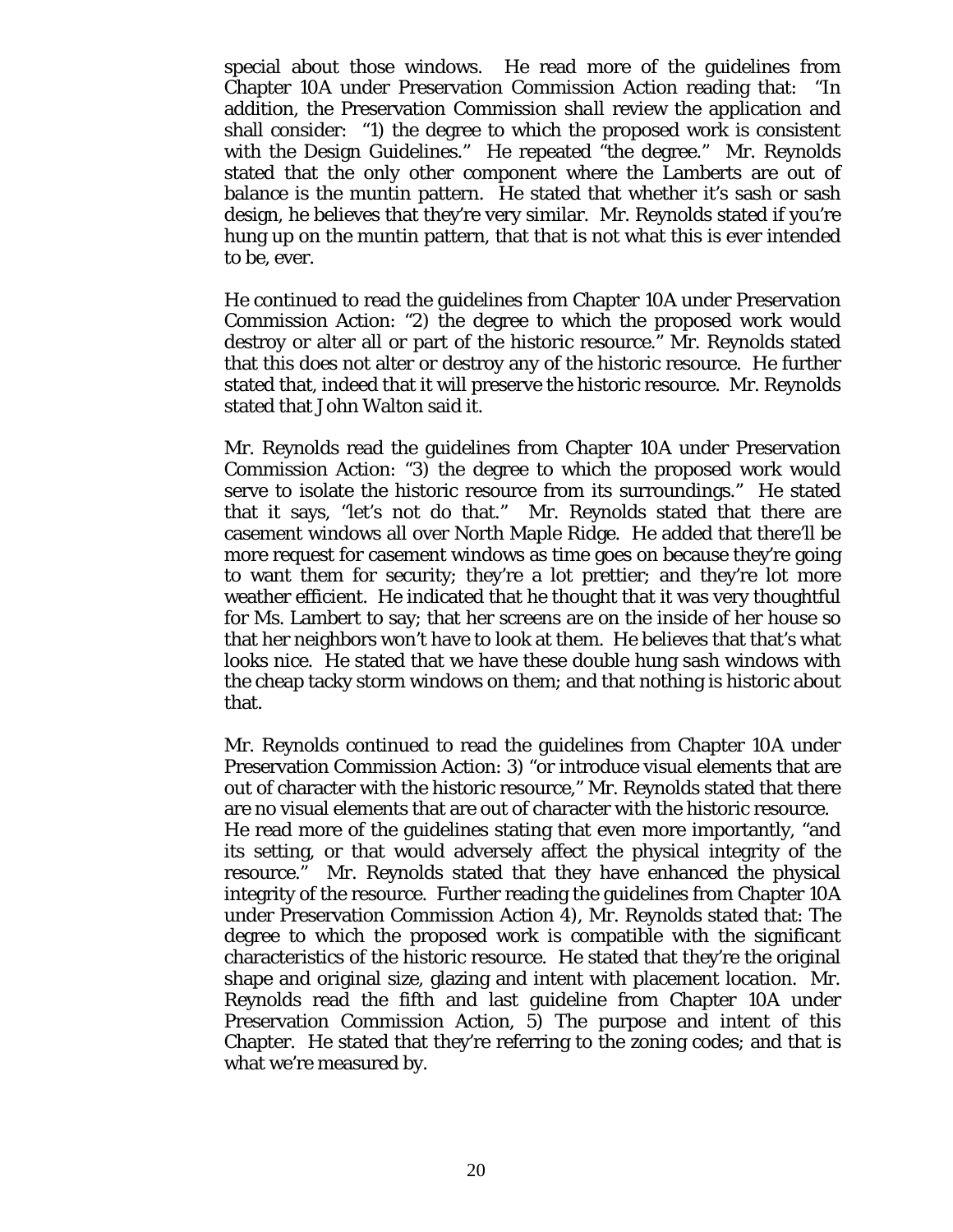Mr. Reynolds stated that he thinks that this court has a tremendous amount of responsibility; and that the Commission's hands aren't tied. If they choose to take that lead, then that's the Commission's choice. He stated that the Commission is interpreting those words as narrowly as humanly possible. Mr. Reynolds stated that the Commission has approved through various forms of others all the terms of similar work. He added that this work complies with the zoning codes. Mr. Reynolds stated that there are more pictures of casement windows and doors in North Maple Ridge that are similar. He stated that he thinks that the difficult thing to get over is that they're (the Lamberts) here because they're asking for forgiveness as to oppose to permission; but that's not really what this hearing is about. He stated that clearly, what the Lamberts have done fits within the standards of the zoning codes. He stated that they don't fit the guidelines perfectly; but then they don't have to; and it was never intended that they do. Mr. Reynolds stated that this is what this Commission has to look at; and understand completely that your hands aren't just tied by the guidelines. He stated that in the guidelines you saw words: *should* and *similar*. He added that when you think about the word *similar* that *similar* means something that's got to be different. He indicated that the word *should* means you have flexibility, as most firms states that it's a moral obligation and not a legal obligation.

Mr. Reynolds stated that the Lamberts made a mistake; and that they would have done it differently, had they been aware that they needed to apply, and they did not; and unfortunately it is what it is. He stated that the zoning codes are much more important than the guidelines; and that you have to follow the zoning codes when you're interpreting the guidelines.

Commissioner Ball explained to Mr. Reynolds that the Lamberts had these casement windows installed on their home that changed the scale and façade of the structure. Commissioner Ball stated that the Tulsa Preservation Commission is part of a national program and not just local. He stated that there's a series of guidelines that has past on through by the Federal Government. Commissioner Ball stated that there is a group called the National Trust for Historic Preservation that will be here in Tulsa next year holding their annual meeting. He stated that North Maple Ridge is one of the historic districts that will be focused upon its historic appearance. He stated what you see here; and what you see in our guidelines are what is done nationally; and not just locally. Commissioner Ball stated that it is a one shot thing. He further stated that for example, in Brady Heights that they have houses that are lots less substantial than the houses in North Maple Ridge that they work with everyday. Commissioner Ball stated that there were two (2) COA proposals on the agenda today in Brady Heights that raised some results; but to remember that North Maple Ridge was an endangered neighborhood at one time; and now it's one of the most desirable neighborhoods in the City of Tulsa. Commissioner Ball stated that looking at the details on some of these things really does make a difference in the scale. Commissioner Ball stated that he mentioned to Mr. Walton that if everybody wrote him a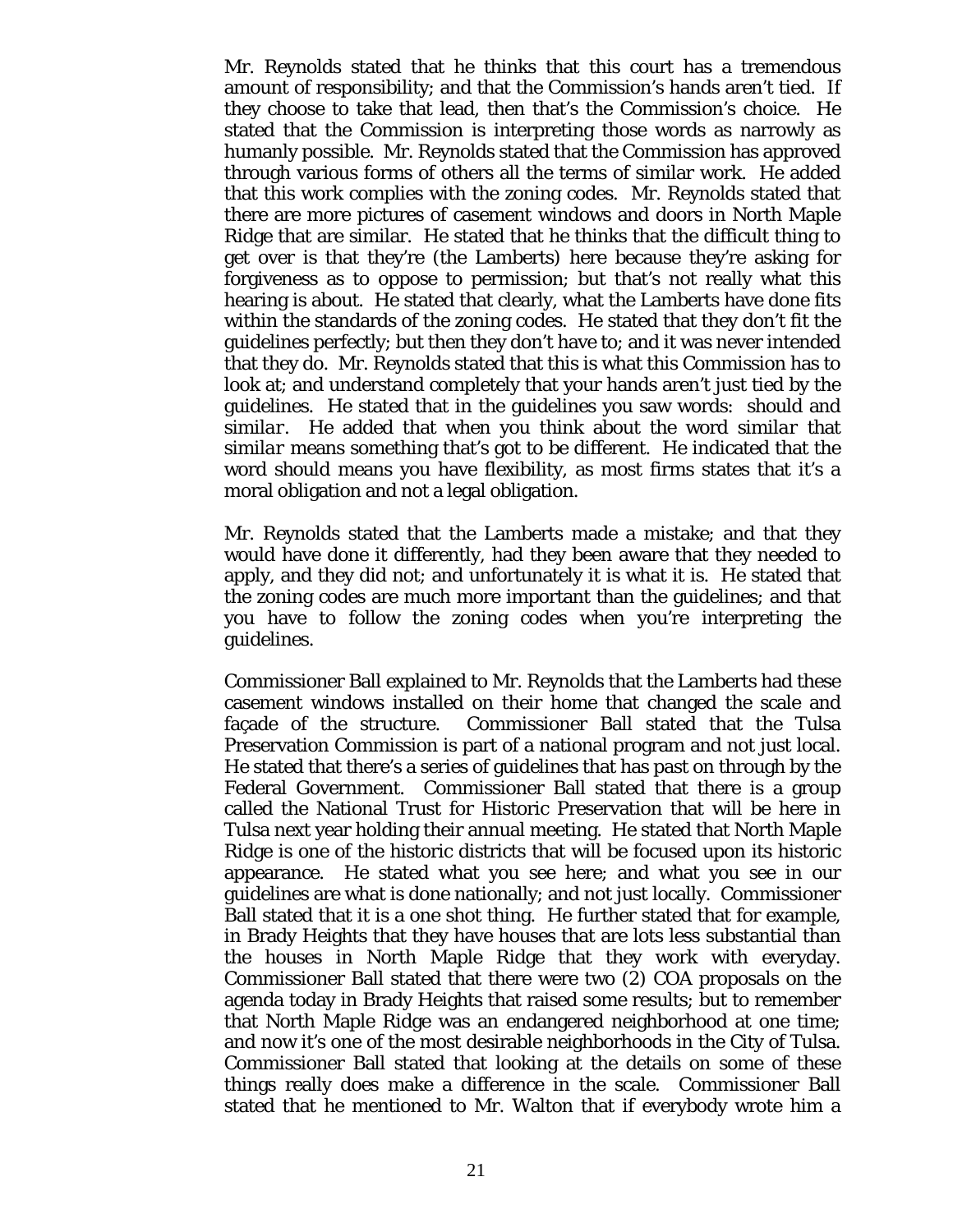letter (including yourself, Mr. Reynolds) had changed this sort of thing (windows and doors) in North Maple Ridge, that the neighborhood would no longer be eligible for the National Register or anything there to be zoned for.

Mr. Reynolds responded to Commissioner Ball stating that what he has said is not in the zoning codes; nor is it a part of the zoning codes; and that it's not a requirement of the zoning codes; and that it's not what they're trying to do in the zoning codes. Mr. Reynolds stated that the difference is flexibility that is built in the system; and that you have to take in that consideration. Mr. Reynolds stated that they're saying that what the Lamberts have done is appropriate and that it fits the zoning codes. Commissioner Ball responded to Mr. Reynolds stating that he (Mr. Reynolds) was challenging the competency of the Commission. Commissioner Ball stated that the Commission had several professionals in the group that consist of a banker, realtor, several members of the residential representatives, architects, educators, and a historian. Commissioner Ball stated that we all agree that the Lamberts did not meet the guidelines; and he asked Mr. Reynolds if he was challenging the positions of all the members of this Commission.

Mr. Reynolds responded by stating that he wasn't challenging against the Commission, he was challenging the interpretation. Mr. Reynolds further stated that he appreciated what Commissioner Ball was saying and that he understood what he was saying. Commissioner Ball asked Mr. Reynolds if he was trying to give the Commission a way to get around following the rules that the Commission has to abide by. Mr. Reynolds and Commissioner Ball spoke at the same time.

Chairman Turner interrupted the conversation between Mr. Reynolds and Commission Ball and opened the floor to the Commission for discussion. Commissioner Peck read from the zoning codes, Chapter 10A, C., under Historic Preservation District Regulations and Exemptions that says: Within a Historic Preservation District, work, as defined in this Chapter, shall not commence unless a Certificate of Appropriate has been first approved/issued. Commissioner Peck responded to this particular zoning code stating that the Lamberts changed out their door after they had been notified; so he believes that there was no reason the door and sidelights should have been changed after they were notified. Commissioner Peck stated that he believes that the Lamberts should have followed the City Zoning Codes just as the Commission is being asked to do the same. He stated that not only should the Commission following the zoning codes; but likewise, the neighbors should too.

Ms. Lambert stated that when Ms. DeCort came to her house that she took pictures of the windows and of her door at that time. Ms. Lambert stated that she gave Ms. DeCort a brochure of the door that they were going to install. Ms. Lambert stated that Ms. DeCort had shown her a letter stating that she (Ms. Lambert) had said that the replacement windows were going to be identical. Ms. Lambert stated that that was not true, that she never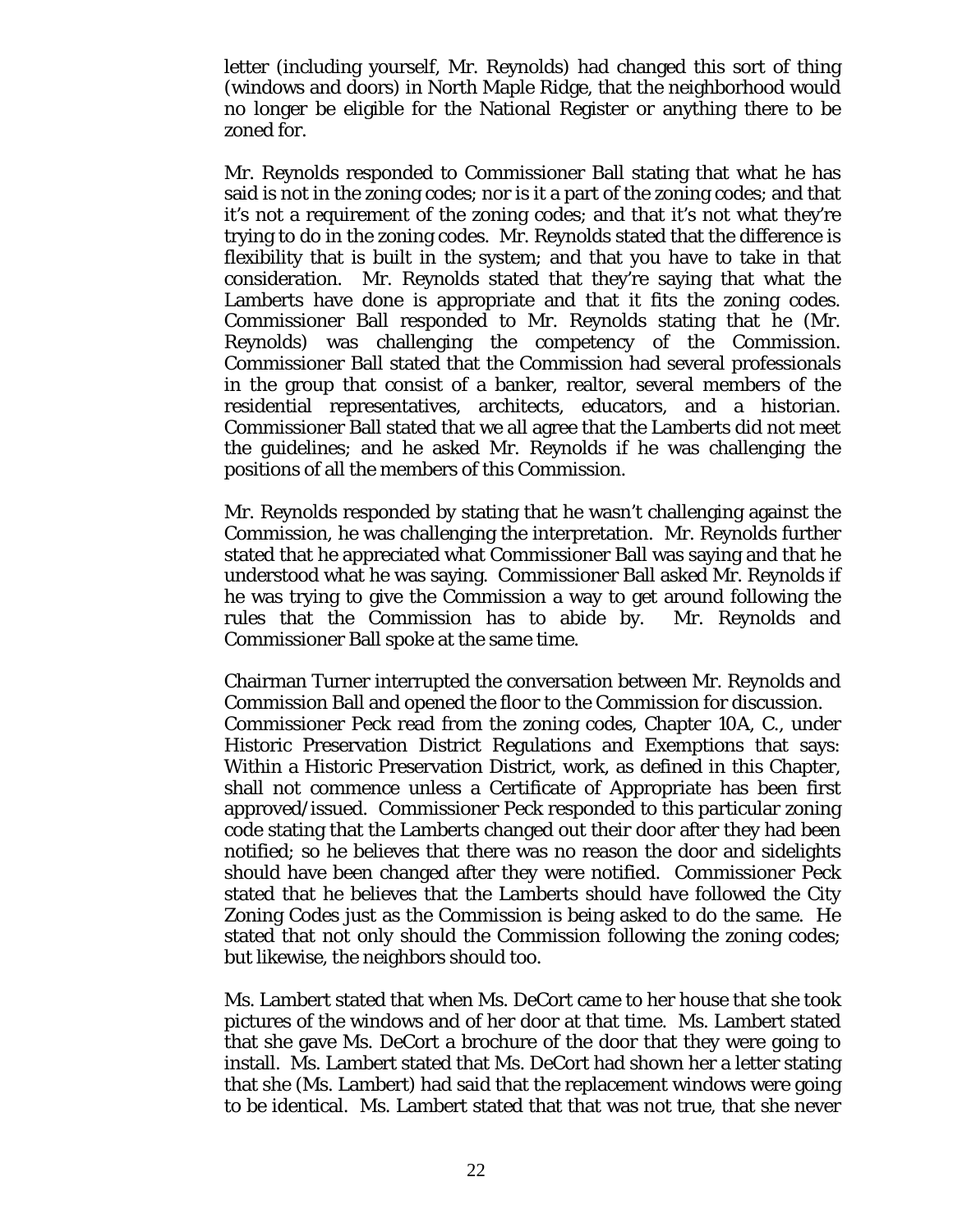stated that the windows were going to be identical. Ms. Lambert stated that there's picture proof that they weren't that staff showed in their presentation where the side windows that hadn't been taken out yet did not match the ones that had been removed. Ms. Lambert stated that she obviously did not say that the windows were going to be identical; and that that was an error, absolutely and that you have proof of that in the pictures that she did not say that they were identical. Ms. Lambert continued by stating that she did say that the windows were solid wood with the powdered covered exterior in true divided light in the spirit of the neighborhood and the structure of the home.

Ms. Lambert stated that at the end of Ms. DeCort's site visit, that she filled out a COA application and was lead to believe that it was going to be a staff approval; and that it was not a big deal. Ms. Lambert stated that she did appreciate the help. She stated that it was not until about 10 days later that she received notification that it was a big deal. She stated that she thought things were moving forward because she filled out the paperwork; and so that is why that happened in that period of time.

Chairman Turner responded to Ms. Lambert stating that he would like to clarify this incident. He stated that Ms. DeCort talked to him on the day that she came out to Ms. Lambert's house. Chairman Turner stated that Ms. DeCort related to him that it was a simple deal that you were replacing the existing windows with the exact same windows; and that she was probably going to do a staff COA on it. He stated that when Ms. DeCort returned to the office and reviewed the files for the address at 312 E. 20th Street, that she discovered that the new windows were not the same as the windows that were there before. Chairman Turner stated that despite the fact that there were still windows on the side of the house, Ms. DeCort was talking about what was in that actual opening where the windows were replaced before. Chairman Turner stated that Ms. DeCort had to look at photographic evidence of that; and that she had informed him that she couldn't give a staff COA approval of this. He said that Ms. DeCort told him that it will have to go before the Tulsa Preservation Commission for review; and that she would have to write a letter to the Lamberts. Chairman Turner stated that Ms. DeCort did explain this to him on the day or the day after the affect.

Ms. Lambert made a comment, in the nature of stating, that it didn't happen that way. Chairman Turner responded by stating that Ms. DeCort didn't make a big deal at the time because she was told at that time that the same exact windows were going to be installed. Ms. Lambert stated that it was just a misunderstanding.

Commissioner Townsend stated that she would like to reiterate Commissioner Gilmore's earlier question. She asked if the purpose of the Commission's discussion today is to consider a new COA application and that would be to review the contents of the application; or is the Commission discussing the procedures that got us into this unfortunate situation? Chairman Turner responded to Commissioner Townsend's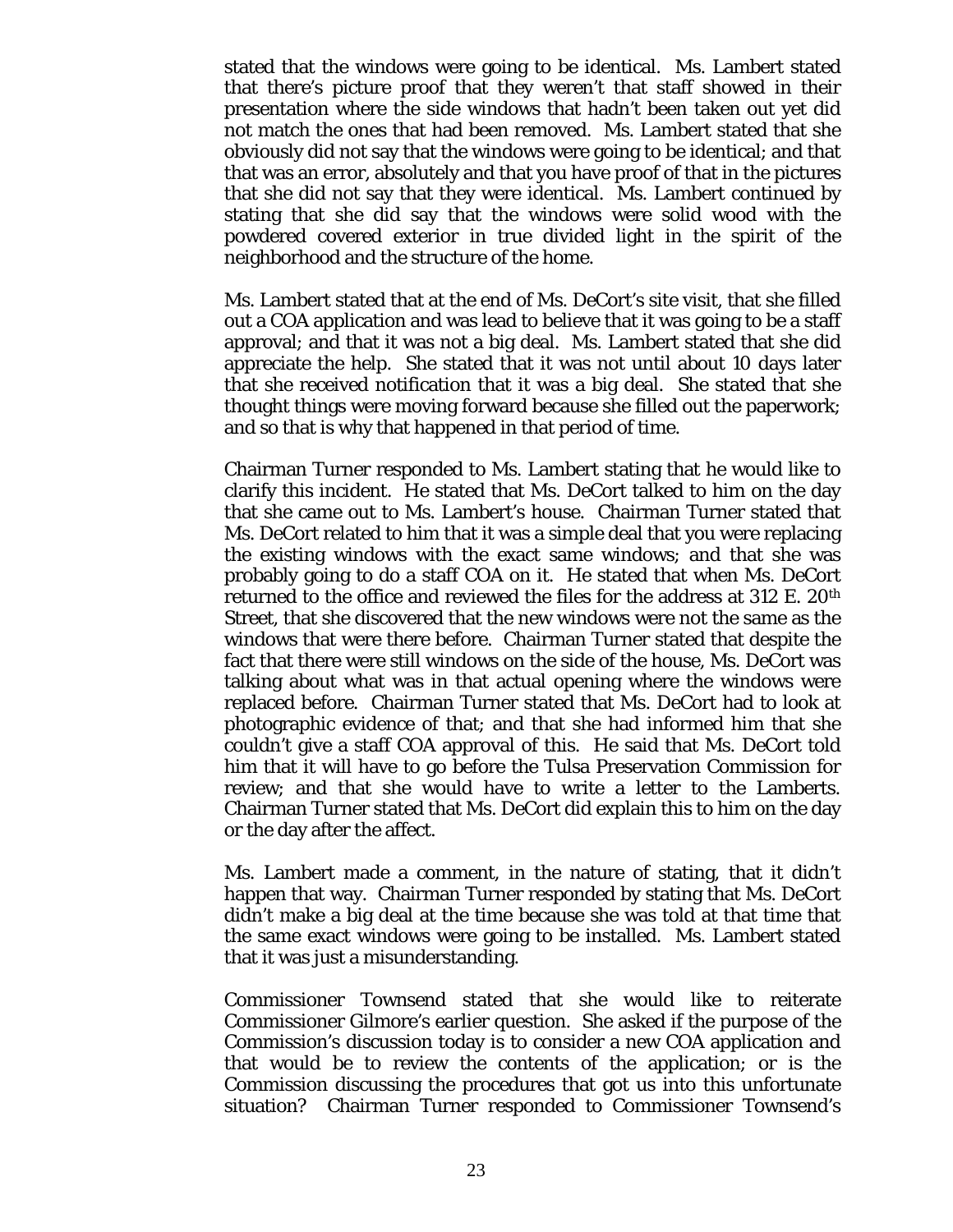question and stated that the Commission will be reviewing the contents only.

Chairman Turner opened the floor to the Commission on Part I of the Lamberts' application regarding the windows.

Commissioner Gilmore asked Chairman Turner if the Commission is suppose to review this application as a new application, as if the work had not been done; and knowing that the work has already been done? Chairman Turner responded by saying "yes," due to this application being a new application for review.

Commissioner Townsend stated that the Commission has had applications submitted before relating to windows that have been installed that are not quite right; but that the Commission could approve them with conditions. She asked the Commission if there were any conditions that could be made or any aspects of these windows that could be changed for an approval? Commissioner Ball suggested that interior storm windows could have been used by the Lamberts for security and temperature control.

Chairman Turner stated that he would like to address some of the presentation presented by Mr. Reynolds about the guidelines that this proposal does and does not meet:

Under North Maple Ridge Guidelines for Rehabilitation of Existing Buildings

A1.2 Windows and Doors

A1.2.1 Existing windows and doors, their glazing, trim, and the character defining elements should be retained through repair when reasonably possible.

Chairman Turner stated that he believes that the Lamberts have not met this guideline.

A1.2.2 Existing window and door locations should be retained, not removed and covered or filled in.

Chairman Turner stated that he believes that the Lamberts have met this guideline.

A1.2.3 Replacement windows and doors should be similar in sash design and appearance, maintaining the original size, shape, muntin pattern, glazing area and tint, and placement locations.

Commissioner Gilmore stated that all due respect to the attorney (Mr. Reynolds) that the language is pretty specific; and that he believes the word "should" means to him that you should if you can; and that it doesn't mean maybe. He stated that you should, if it's possible; and if it's a new window then it's possible. Commissioner Gilmore stated that he didn't have any problem with the word "should" meaning that the sash design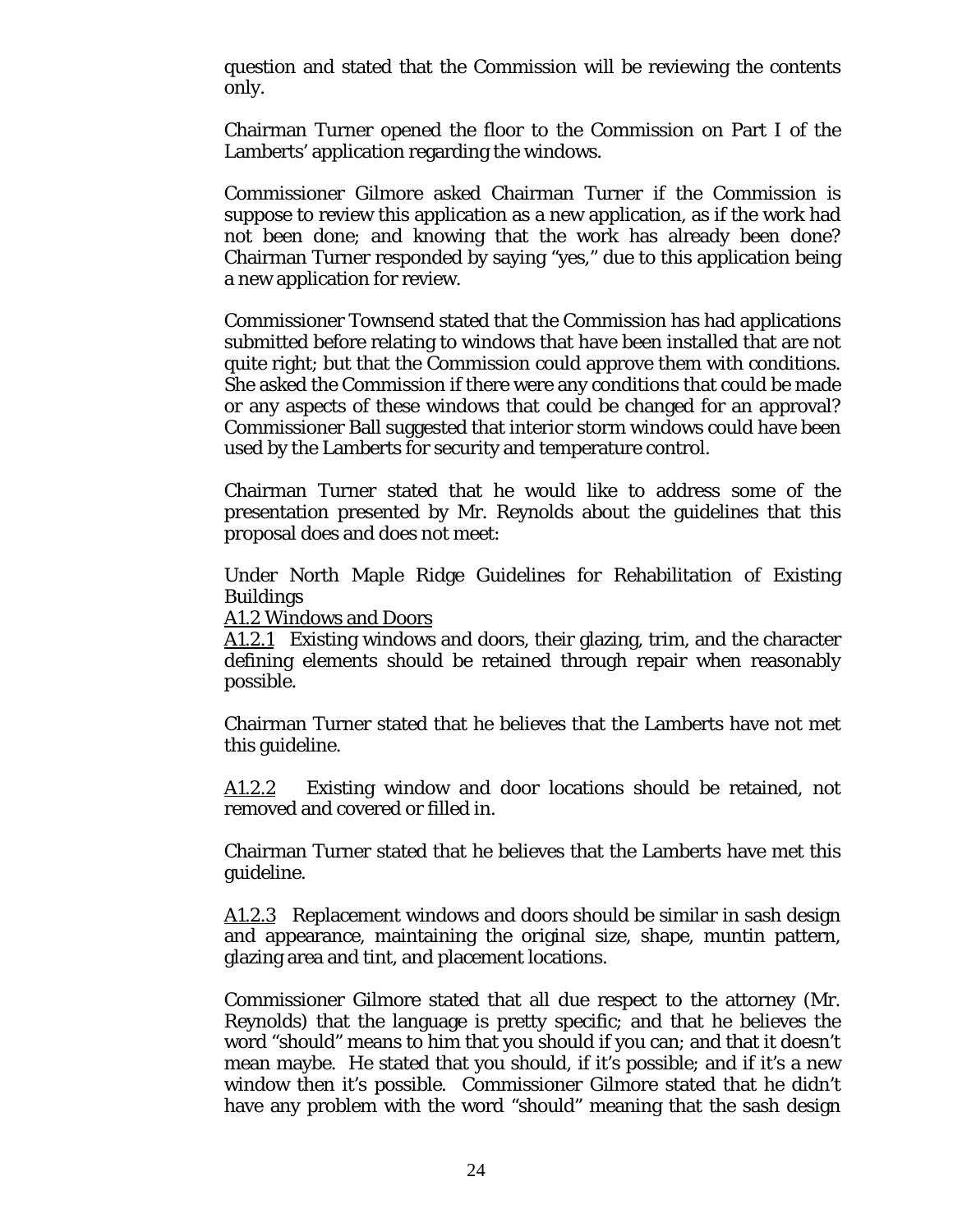should be similar. He mentioned the word "shall" stating that if you want to use a hard word, that he believes that the Commission has interpreted the word "shall" to mean "shall:" and that that's been the case all along for as long as he has been on the Commission; and that he's been on the Commission a long time. Commissioner Gilmore stated that he doesn't believe that the Commission has varied from that in their deliberations before. He stated that whenever the Commission is reviewing a window that we want it to be the same shape, same size, have the same muntin pattern regardless of whether it was wood or not, even if it was vinyl; but you have to maintain the sash proportions; and the muntin proportions in this window. Commissioner Gilmore believes if the Commission thought to do otherwise or to prove something other than that would be entirely different from the way the Commission has always done things. He stated that he doesn't have any problem with that; and he believes that the windows don't meet the guideline requirements are far as what they're proposing to install. Commission Gilmore stated if this proposal would have come before the Commission before they did it; they would have said well fine, we'll just do that if that's the kind of windows to install. Commissioner Gilmore stated that the Commission isn't saying that you can't put energy efficient windows in your home; and the Commission isn't saying that it has to be wood windows where they're asking to use powder coated aluminum; but what the Commission is saying is that the windows should look like the windows that were up there as nearly as possible; and that he doesn't believe that these windows meet that requirement.

Chairman Turner asked the Commission if anyone saw a different meaning of this particular section of the guidelines other than what Commissioner Gilmore had interpreted them to be. No one from the Commission responded; but Mr. Reynolds asked the Chairman if he could ask a question. Chairman Turner granted him permission to ask his question. Mr. Reynolds stated that he wasn't an architect; but he asked the Commission, what is similar; and how far can you be away from a 12 pane window and be similar and fall within what we're reviewing here? Commission Gilmore responded to Mr. Reynolds question stating how the Commission has handled window installment request in the past. Commission Gilmore stated that sometimes the Commission has had a window that was maybe 9-over-1 and the applicant wanted to replace it with a 6-over-1 instead of a 9-over-1; and the Commission believed it was close enough as being similar, but not exact. Commission Gilmore stated that he believes that there are some things that can be similar. He stated that if the Lamberts wanted to change out their existing 15-over-1 windows that the Commission would probably accept them install 6-over-1 or even 9-over-1 instead of the 15-over-1 that the Commission would consider "similar." He stated that it still maintains the same character; but it's not exactly the same.

Commissioner Townsend stated "similar" also means that you don't have to go out and salvage for old wavy glass to new glass. She stated that residents in Brady Heights very much want the old wavy glass to be retained so that they would get that wavy look, which is a very important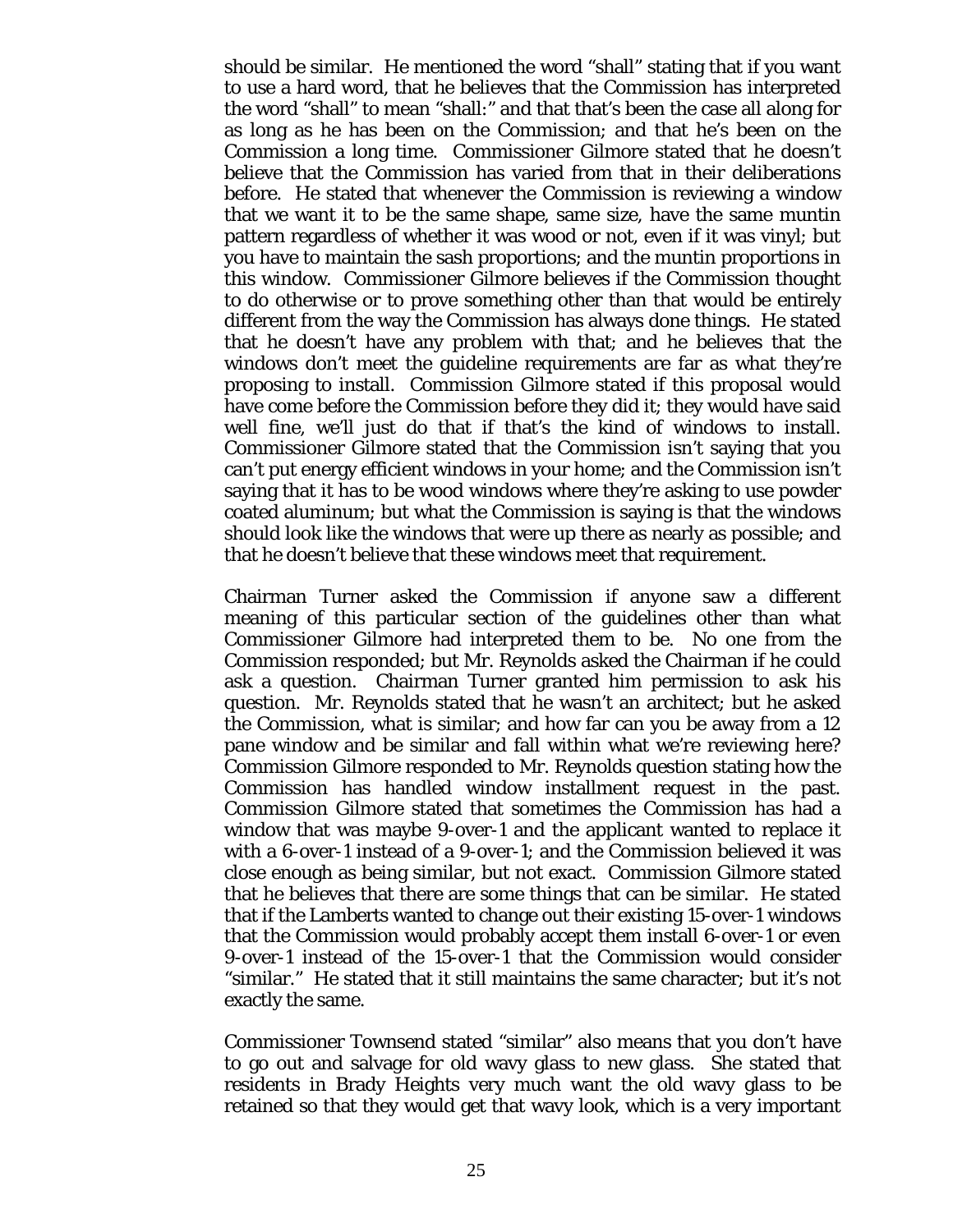element; but if you can't find the old glass, then you'll have to use new glass. Commissioner Townsend stated that this would be another example of "similar" with old wavy glass to new glass.

Commissioner Gilmore stated that the unfortunate part about this whole thing is that the work was done without a COA; and that the Commission did not have a chance to review it. He stated that he had to be sitting here and having to make judgment on something that has already happened; and cause a hardship on the person that owns the home and the contractor who had done the work. Commissioner Gilmore stated that by the same token, the residents have asked the Commission to interpret the guidelines, to apply the guidelines to the best of the Commission's ability. He further stated that, consequently he's saying had this proposal come before the Commission for review, without the work having been done that the Commission would have made these comments; and probably would have made these requirements for the Lamberts to go by.

Commissioner Gilmore stated that he may like the windows that the Lamberts have installed; and then again he may not; but that he's not here to judge whether or not if he does them or does not. He stated that he's here to interpret the guidelines; and try to apply them to this application to the best of his ability; and that he's going to do that.

Chairman Turner stated that after reviewing the guidelines again on Section A.1.2.3, that he tried to find some wiggle room to see if he could make an argument for what had been installed. Chairman Turner stated that there were two things that strike his eye in the section of these guidelines; and they are the "sash design" and the "muntin pattern."

Chairman Turner stated that as far as the sash design goes on a residential structure; a casement window couldn't be much farther away from a double hung window if you tried because it's as different as apples are to oranges. Chairman Turner stated that the muntin pattern is different; and that it doesn't look the same when you have two (2) 12 light casement windows as you did if you had a 15-over-1 double hung window. Chairman Turner stated that those were the two things that struck his eye in that section of the guidelines.

Chairman Turner read guidelines section A1.2.4 – Replacement windows having thermal and maintenance reducing qualities may be used. He stated that he didn't have any problem with this part of the section, but the guidelines continue stating: but must maintain those appearance and character defining elements described in 1.2.3. Chairman Turner stated that it takes you back to section A1.2.3; and that that was really the section that applies more than anything else to him.

Commissioner Gilmore stated that this Commission has approved in the past for casement windows to be installed where double hung windows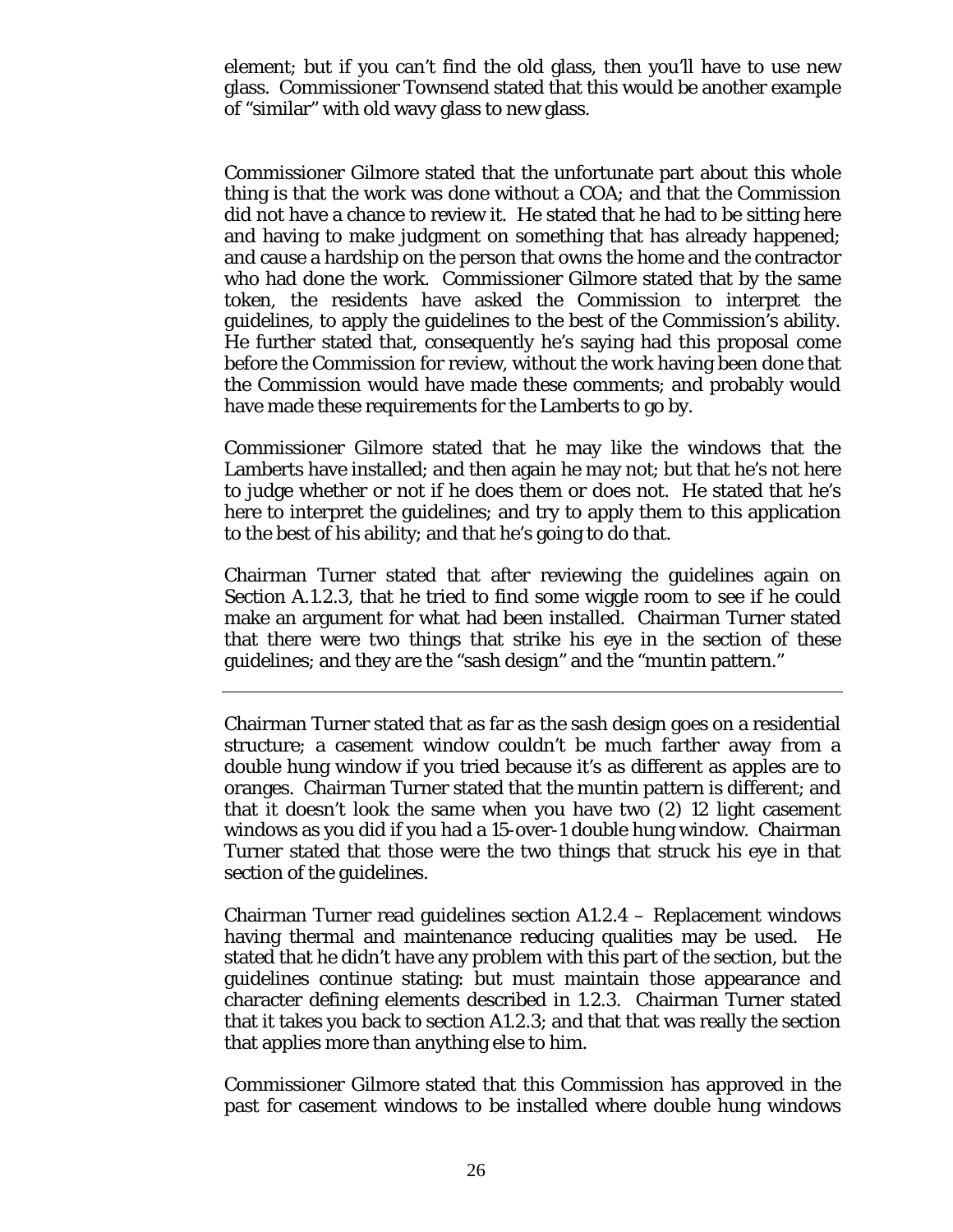were; however, the owner was going to put an extra heavy muntin within that window to make it appear to be a double hung window. He stated that a casement window could be used if we could make it look like a double hung window. Commissioner Gilmore stated that this is another instance where it's not exactly the same; but it's similar.

Chairman Turner stated that guidelines from section A1.2.3 also apply to the front door. He stated that we had a solid wood door, panelized colonial style door before with no glass in it; and now we have a fairly modern looking door with 3 large lights of glass in it and matching sidelights. Chairman Turner read guidelines from section A1.2.8 – Door features and accessories, such as storm doors, screens, sidelights, and transoms should maintain the appearance of the main door, and the buildings' façade proportions and rhythms. Chairman Turner stated that as far as what the Lamberts have done that this part of the guidelines are met; but when you go back to section A1.2.3 that the door probably doesn't meet the requirements.

Chairman Turner asked the Commission if there were any further discussion on Part I on the windows. No one responded. He asked the Commission if anyone would like to make a motion on Part I of this proposal.

Commissioner Gilmore made a motion to deny Part I of the Lamberts' application. Commissioner Ball seconded. Chairman Turner asked Mrs. Warrior to call the roll.

#### **Roll Call Vote to "Deny Part I" of the Lamberts' application:**

Chairman Turner – Aye to deny; V-Chairman Breed – Aye to deny; Charles Gilmore – Aye to deny; Jack Hodgson – Aye to deny; Mary Lee Townsend – Aye to deny; Rex Ball – Aye to deny; Bill Andoe – Aye to deny; Barbara Smallwood – Aye to deny; Chip Ard – Aye to deny; Dusty Peck – Aye to deny; Karen Rogers – Aye to deny; & Alice Rodgers – Aye to deny.

# **The motion was Approved Unanimously to Deny by members present and voting.**

*The Tulsa Preservation Commission Denied Part I of Scott & Christine Lamberts' proposal based on guidelines for Rehabilitation of Existing Buildings on Windows and Doors, A.1.2.1, A.1.2.2, A.1.2.3 & A.1.2.4 for the North Maple Ridge Historic District.*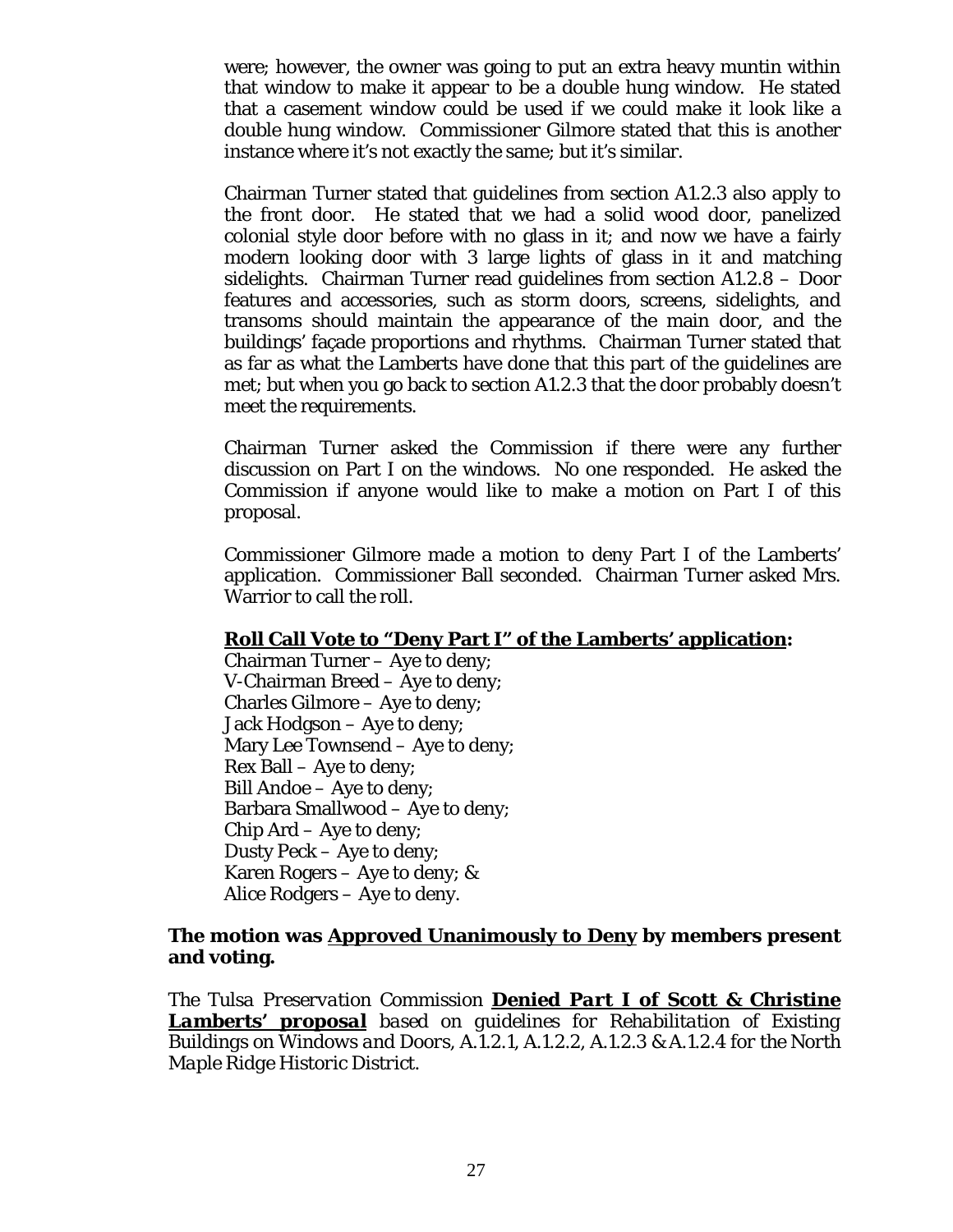Chairman Turner asked the Commission if there were any further discussion on Part II on the front door and sidelights. No one responded. He asked the Commission if anyone would like to make a motion on Part II of this proposal.

Commissioner Rodgers made a motion to deny Part II of the Lamberts' application. Commissioner Rogers seconded. Chairman Turner asked Mrs. Warrior to call the roll.

# **Roll Call Vote to "Deny Part II" of the Lamberts' application:**

Chairman Turner – Aye to deny; V-Chairman Breed – Aye to deny; Charles Gilmore – Aye to deny; Jack Hodgson – Aye to deny; Mary Lee Townsend – Aye to deny; Rex Ball – Aye to deny; Bill Andoe – Aye to deny; Barbara Smallwood – Aye to deny; Chip Ard – Aye to deny; Dusty Peck – Aye to deny; Karen Rogers – Aye to deny; & Alice Rodgers – Aye to deny.

# **The motion was Approved Unanimously to Deny by members present and voting.**

*The Tulsa Preservation Commission Denied Part II of Scott & Christine Lamberts' proposal based on guidelines for Rehabilitation of Existing Buildings on Windows and Doors, A.1.2.1, A.1.2.2, A.1.2.3 & A.1.2.8 for the North Maple Ridge Historic District.* 

Chairman Turner asked the Commission if Part III was the item that was added from seeing in record photographs that the railing had been removed since the Lamberts' 2003 application. Chairman Turner stated that to his understanding, the applicant applied in 2003 to replace the wooden railing with a metal railing, and that the Commission denied that application at that time.

Ms. DeCort stated that the railings were added for safety at some point due to the door leading from the house onto the roof of the porte-cochere. Now that the Lamberts have covered up the door, by City code they are no longer required to have a railing there. Ms. DeCort noted that the Lamberts' 1996 photograph showed that there was no railing present at that time; since no older photographs had been found, there is no evidence of a railing being original to the house. Ms. DeCort stated that some homes in North Maple Ridge have such railings, and some do not.

Chairman Turner asked the Commission if there were any further discussion on Part III on the railing. He asked the Commission if anyone would like to make a motion on Part III of this proposal.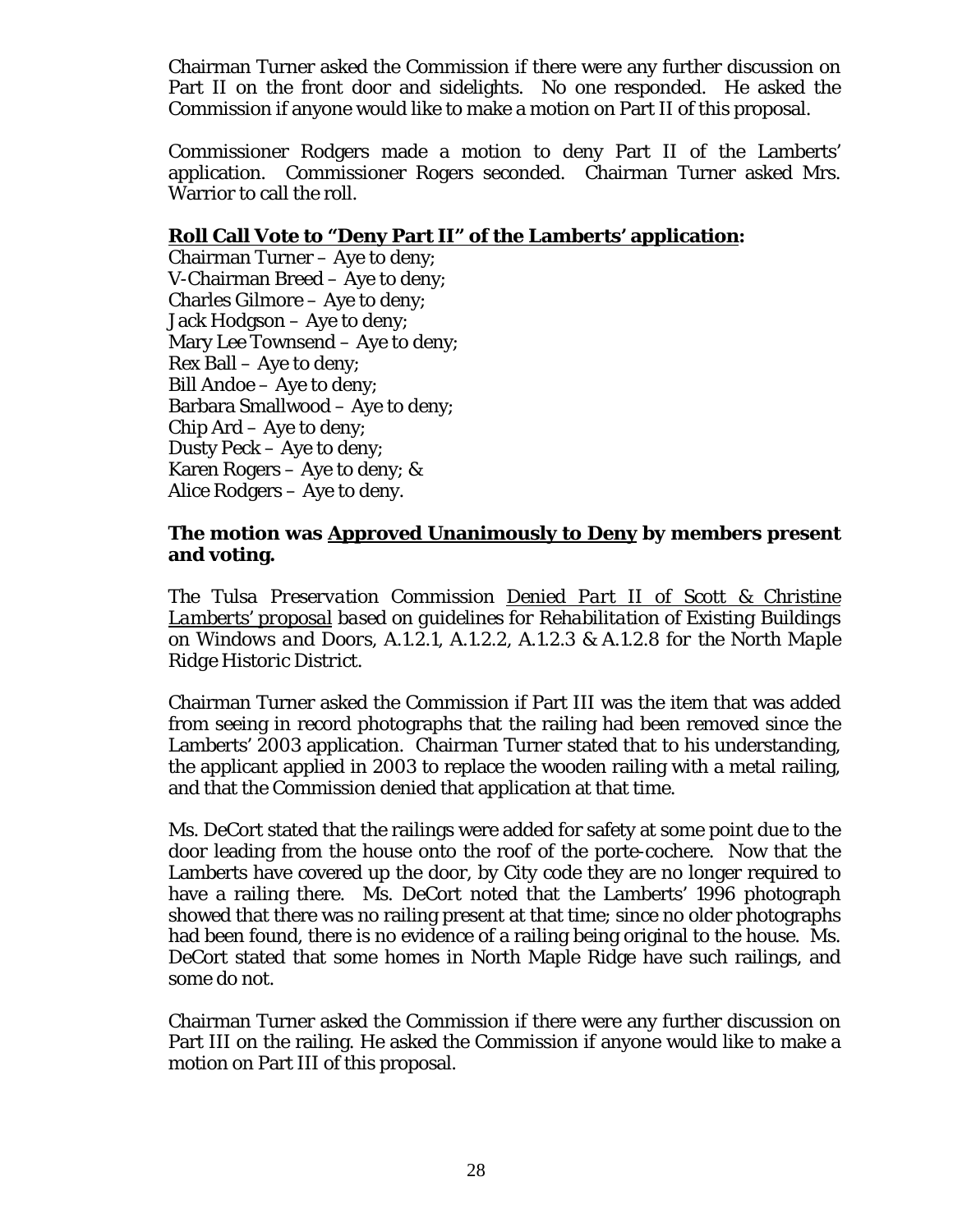Commissioner Peck made a motion to "Approve Part III" of the Lamberts' application. Commissioner Gilmore seconded. Chairman Turner asked Mrs. Warrior to call the roll.

#### **Roll Call Vote to "Approve Part III" of the Lamberts' application:**

Chairman Turner – Aye; V-Chairman Breed – Aye; Charles Gilmore – Aye; Jack Hodgson – Aye; Mary Lee Townsend – Aye; Rex Ball – Aye; Bill Andoe – Aye; Barbara Smallwood – Aye; Chip Ard – Aye; Dusty Peck – Aye; Karen Rogers – Aye; & Alice Rodgers – Aye.

# **The motion was Approved Unanimously by members present and voting.**

*The Tulsa Preservation Commission Approved Part III of Scott & Christine Lamberts' proposal based on guidelines for Rehabilitation of Existing Buildings from General Requirements, A.1.0.2 and Porches, A.1.4.1 for the North Maple Ridge Historic District.* 

Mr. Sharrer stated that Part IV of this proposal was shown on the agenda stating that the Commission approved the Lamberts' request to remove the shutters from their home on September 14, 2006. He stated that no action should be taken on this part of the application.

Chairman Turner thanked everyone for attending the meeting and for sharing their comments and opinions with the Commission at today's meeting.

Chairman Turner moved back to agenda item #2., 1146 N. Cheyenne Avenue in Brady Heights. Commissioner Gilmore removed the proposal from the table so that the Commission could review and take action upon it.

Ms. DeCort reported to the Commission that Ms. Bradley was unable to attend the meeting to represent the City of Tulsa's proposal; however, she spoke with Ms. Bradley and received a copy of the public nuisance filing on the address.

# **2. 1146 N. Cheyenne Ave.** (Brady Heights)

Applicant: Angela Bradley/City of Tulsa Public Works Request: Demolish house due to extensive fire damage in order to mitigate the safety hazard that the structure poses to the neighborhood.

COA Subcommittee Complete Application Date: 01-09-2007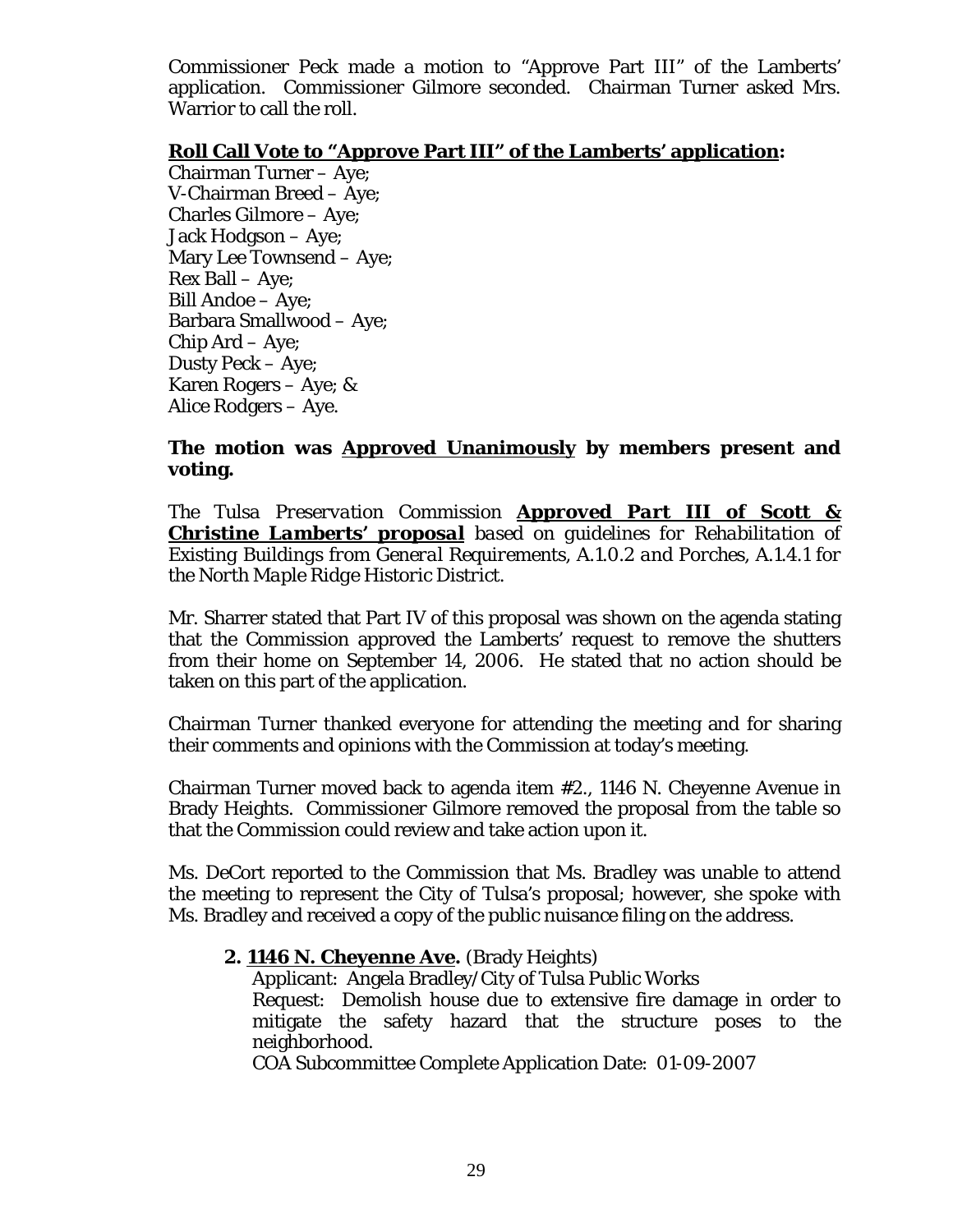Commissioner Turner was interested to know if any of the Brady Heights residents wanted any salvageable materials (if any) from the structure before the house is demolished. One of the Commissioners responded by stating that some Brady Heights neighbors attended the COA Subcommittee meeting earlier this week; but no one came to this meeting regarding to the proposal.

Chairman Turner asked Ms. DeCort when the City demolishes the structure, will they turn the property back into a green lot; and Ms. DeCort responded by stating that the City will remove everything from the ground up and that they will turn it back into a buildable lot.

Chairman Turner asked the Commission if there were any further discussion on this proposal; and no one responded. He asked if anyone would like to make a motion on this application.

V-Chairman Breed made a motion to approve Ms. Bradley's application based on General Requirements, paragraph #3 – Demolition may be approved to remedy an emergency condition determined to be dangerous to life, health, or property, and/or has been condemned by the City of Tulsa or City-County Health Department. V-Chairman Breed added the following conditions:

 That the City of Tulsa remove the foundation, fill in the basement with compacted fill material to avoid settlement, remove any paving (exclusive of the continuous front sidewalk) and debris and return the site to a suitable condition for new construction. If the continuous front sidewalk is damaged during demolition, repair or replace the existing walk.

Commissioner Ball seconded.

Chairman Turner asked Mrs. Warrior to call the roll.

#### **Roll Call Vote to "Approve" Angela Bradley's application for demolition:**

Chairman Turner – Aye; V-Chairman Breed – Aye; Charles Gilmore – Aye; Jack Hodgson – Aye; Mary Lee Townsend – Aye; Rex Ball – Aye; Bill Andoe – Aye; Barbara Smallwood – Aye; Chip Ard – Aye; Dusty Peck – Aye; Karen Rogers – Aye; & Alice Rodgers – Aye.

# **The motion was Approved Unanimously by members present and voting.**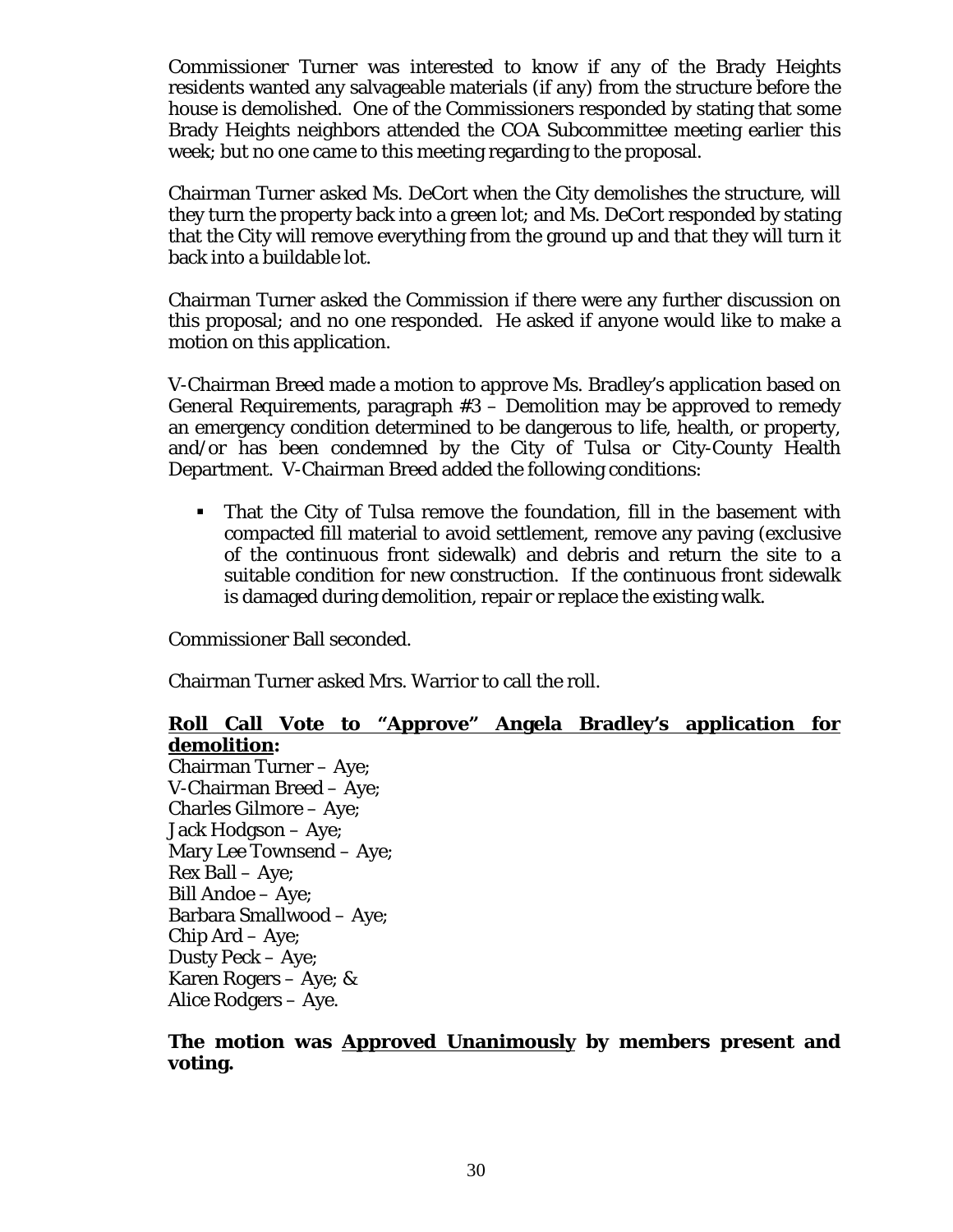*The Tulsa Preservation Commission Approved Angela Bradley's proposal based on guidelines for Rehabilitation of Existing Buildings from General Requirements, A.1.0.2 and Porches, A.1.4.1 for the North Maple Ridge Historic District.* 

# **B. Elect New Officers for 2007**

- Chairperson Nominated on 12-14-2006/Jim Turner
- Vice-Chairperson Nominated on 12-14-2006/Breniss O'Neal; &
- Secretary Nominated on 12-14-2006/Barbara Smallwood.

Commissioner Ball made a motion to elect the following new officers for year 2007:

- **Jim Turner for Chairman:**
- **Breniss O'Neal for Vice-Chairperson; &**
- Barbara Smallwood for Secretary.

Commissioner Townsend seconded.

# **Roll Call Vote to elect the new officers for year 2007:**

Chairman Turner – Abstain; V-Chairman Breed – Aye; Charles Gilmore – Aye; Jack Hodgson – Aye; Mary Lee Townsend – Aye; Rex Ball – Aye; Bill Andoe – Aye; Barbara Smallwood – Aye; Chip Ard – Aye; Dusty Peck – Aye; Karen Rogers – Was not present during this vote; Alice Rodgers – Aye.

# **The motion was Approved by Majority by members present and voting.**

# **C. Rules & Regulations**

None.

# **D. Program Planning & Neighborhood Conservation**

i. Ranch Acres National Register Nomination consultant selection

Ms. DeCort stated that they received five (5) responses to the RFP advertising the consultant contract for the Ranch Acres National Register Nomination. Ms. DeCort stated that all of the proposals had been reviewed, and that any Commissioner could review them if they chose. She stated that the selection committee has recommended that the TPC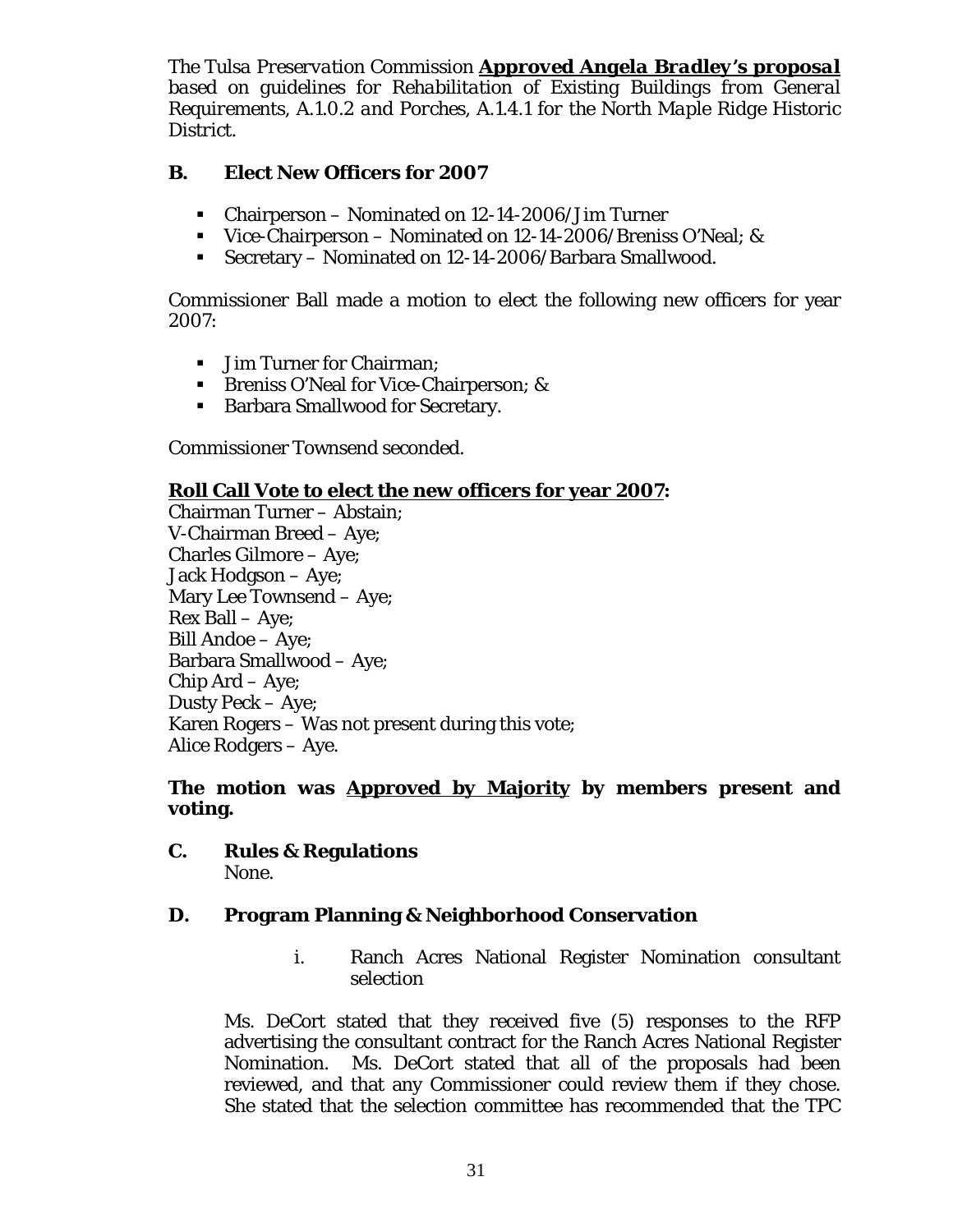select Dr. Cathy Ambler because she is well-qualified, demonstrates a history of interest in the project, and is local and thus not listing travel expenses. Ms. DeCort stated that the Ranch Acres Homeowners' Association president, Steve Novick, has also recommended selection of Dr. Ambler for the National Register Nomination contract.

Commissioner Ball made a motion to select Dr. Cathy Ambler for the Ranch Acres National Register Nomination consultant.

# **Roll Call Vote to select consultant, Dr. Cathy Ambler:**

Chairman Turner – Aye; V-Chairman Breed – Aye; Charles Gilmore – Aye; Jack Hodgson – Aye; Mary Lee Townsend – Aye; Rex Ball – Aye; Bill Andoe – Aye; Barbara Smallwood – Was not present during this vote; Chip Ard – Aye; Dusty Peck – Aye; Karen Rogers – Was not present during this vote; Alice Rodgers – Aye.

The motion was **Approved Unanimously** by members present and voting.

# **4. Chair Report**

Chairman Turner reported that he has made several attempts to contact Bell Amusement Park's owners; but that he has been unsuccessful in doing so. He added that none of the owners have responded to any of his calls.

Chairman Turner presented outgoing Vice-Chairman David Breed with a proclamation signed by Mayor Kathy Taylor, thanking him for his years of service to the Commission.

# **5. Staff Report**

# A.  $\mathrm{Camp} - \mathrm{January} 27^{\mathrm{th}}$

Ms. DeCort distributed the draft agenda for the Saturday, January 27th Training Session that will be held in Norman, Oklahoma from 8:30 a.m., to 4:00 p.m. She asked the members to please let her know by emailing her of those who will be attending the Camp.

B. Commission self-evaluation forms

Ms. DeCort asked the Commission to please submit their self-evaluation forms to her at their earliest convenience.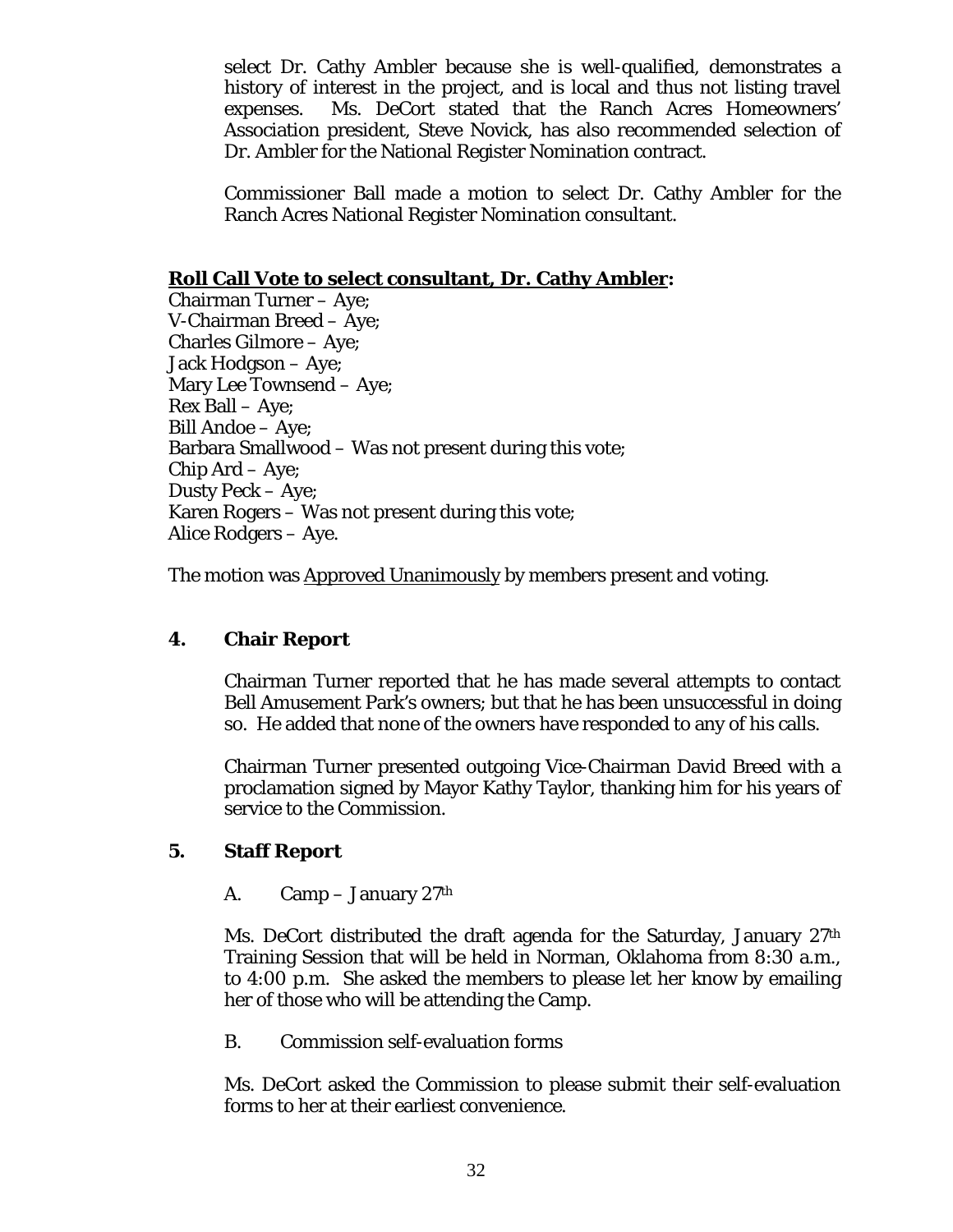C. Final report of COA statistics for 2006

Mr. Sharrer reported that the COA statistics for 2006 are as following:

 The TPC reviewed 54 applications in 2006. 47 applications were approved  $\omega$  87%; 4 applications were partially approved  $\omega$  7%; & 3 applications were denied @ 6%.

Mr. Sharrer stated that 91% of all proposed work was approved by the TPC in 2006.

The Commission was very pleased to learn that the Commission had such a high percentage rate of COA approvals in 2006.

## **6. Discussion of liaisons to the Commission – David Breed**

Vice-Chairman Breed stated that in December of 1993, members of the TPC put together a list of prospective liaisons to the TPC. The Southwest Tulsa Historical Society (STHS) is one of the groups identified. Vice-Chairman Breed stated that he has a letter from Mr. Roy Heim, President of the Southwest Tulsa Historical Society. He stated that this letter states that the members of the historical society have voted to appoint him as their official representative to the Tulsa Preservation Commission.

Commissioner Ball made a motion to appoint David Breed as the Southwest Tulsa Historical Society's representative to the Tulsa Preservation Commission. Commissioner Townsend seconded.

#### **Roll Call Vote to appoint David Breed to the TPC as STHS representative:**

Chairman Turner – Aye; V-Chairman Breed – Aye; Charles Gilmore – Aye; Jack Hodgson – Aye; Mary Lee Townsend – Aye; Rex Ball – Aye; Bill Andoe – Aye; Barbara Smallwood – Was not present during this vote; Chip Ard – Aye; Dusty Peck – Aye; Karen Rogers – Was not present during this vote; Alice Rodgers – Aye.